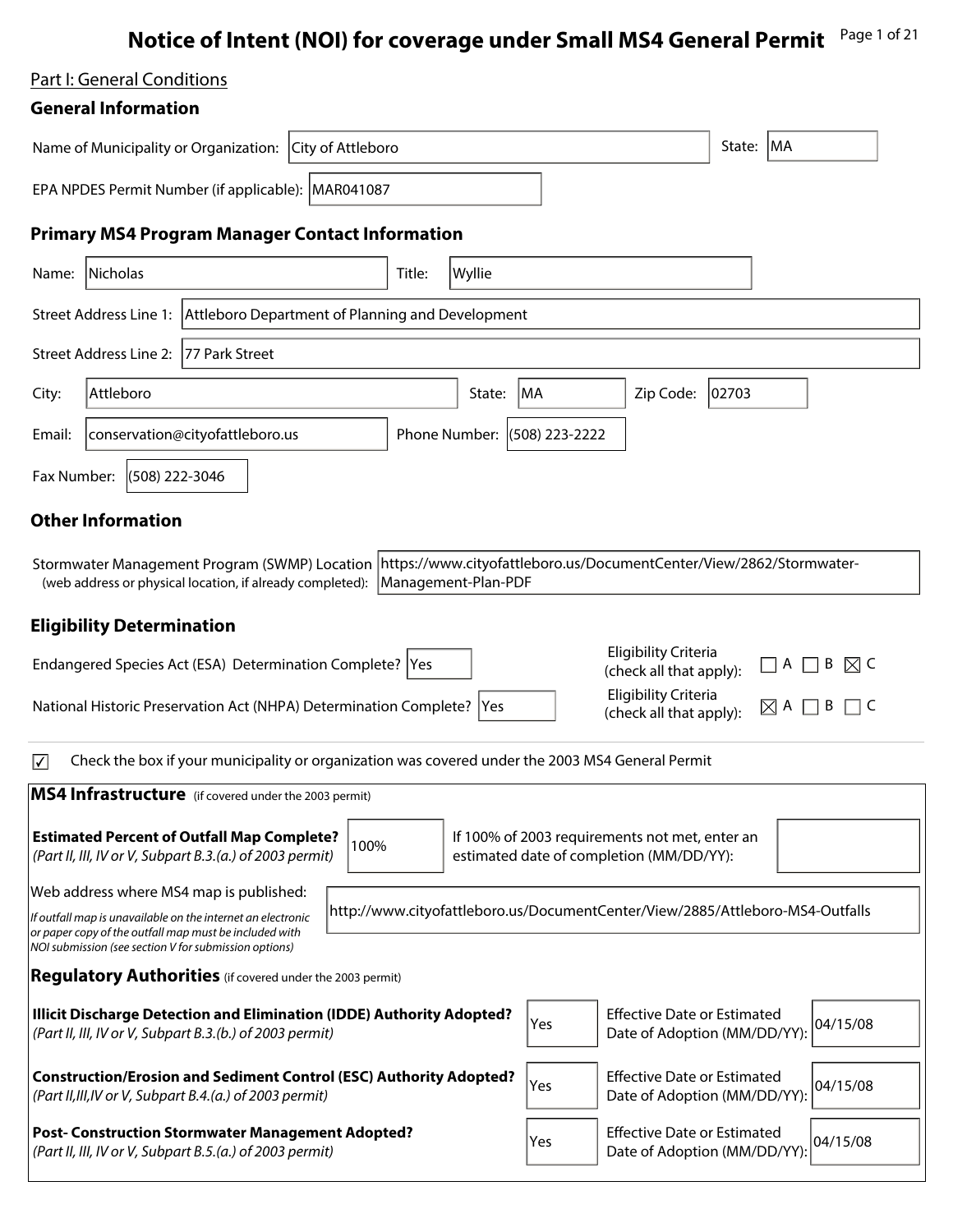### Page 2 of 21 City of Attleboro **Notice of Intent (NOI) for coverage under Small MS4 General Permit**

#### Part II: Summary of Receiving Waters

Please list the waterbody segments to which your MS4 discharges. For each waterbody segment, please report the number of outfalls discharging into it and, if applicable, any impairments.

*Massachusetts list of impaired waters: Massachusetts 2014 List of Impaired Waters-* http://www.mass.gov/eea/docs/dep/water/resources/07v5/14list2.pdf

Check off relevant pollutants for discharges to impaired waterbodies (see above 303(d) lists) without an approved TMDL in accordance with part 2.2.2.a of the permit. List any other pollutants in the last column, if applicable.

| Waterbody segment that receives flow from the MS4 | Number of<br>outfalls into<br>receiving water<br>segment | Chloride | Chlorophyll-a | Dissolved Oxygen/<br>DO Saturation | Nitrogen | PAH<br>Grease/<br>Oil & | Phosphorus  | Solids/TSS/<br>Turbidity | E. coli | Enterococcus | Other pollutant(s) causing impairments                                                                               |
|---------------------------------------------------|----------------------------------------------------------|----------|---------------|------------------------------------|----------|-------------------------|-------------|--------------------------|---------|--------------|----------------------------------------------------------------------------------------------------------------------|
| TEN MILE RIVER WATERSHED                          |                                                          |          |               |                                    |          |                         |             |                          |         |              |                                                                                                                      |
| MA52-02 Ten Mile River                            | 3                                                        | П        | Ξ             | $\boxtimes$                        |          |                         | $\boxtimes$ | $\boxtimes$              |         |              | excess algal growth, fecal coliform                                                                                  |
| MA52-03 Ten Mile River                            | 55                                                       | $\Box$   |               | $\boxtimes$                        |          |                         | $\boxtimes$ |                          |         |              | aquatic plants, excess algal growth, chlordane, fecal coliform, Organic Enrichment<br>(Sewage) Biological Indicators |
| MA52-05 Speedway Brook                            | 10                                                       |          |               | $\boxtimes$                        |          |                         |             | $\boxtimes$              |         |              | aquatic macroinvertebrate bioassessments, fecal coliform                                                             |
| MA52-06 Bungay River                              | 9                                                        |          |               |                                    |          |                         |             |                          |         |              | fecal coliform                                                                                                       |
| MA52-07 Sevenmile River                           | $\overline{2}$                                           |          |               |                                    |          |                         |             |                          |         |              | none                                                                                                                 |
| MA52-08 Sevenmile River                           | 13                                                       |          |               |                                    |          |                         |             |                          |         |              | fecal coliform                                                                                                       |
| MA52-10 Fourmile Brook                            | 13                                                       | $\Box$   | $\Box$        | Γ                                  |          |                         |             | $\boxtimes$              |         |              |                                                                                                                      |
| MA52010 Lake Como                                 | 4                                                        |          |               |                                    |          |                         |             | $\boxtimes$              |         |              | non-native aquatic plants, excess algal growth                                                                       |
| MA52026 Manchester Pond Reservoir                 | 1                                                        |          |               | Γ                                  |          |                         |             |                          |         |              | None                                                                                                                 |
| MA52029 Orr's Pond                                | 5                                                        |          |               | π                                  |          |                         |             |                          |         |              | None                                                                                                                 |
| 95-Fourmile Stream                                | 9                                                        |          |               |                                    |          |                         |             |                          |         |              | Not Assessed                                                                                                         |
| 95-Sevenmile Stream                               | 3                                                        |          |               | Γ                                  |          |                         |             |                          |         |              | Not Assessed                                                                                                         |
| Anthony Lawrence Brook                            | 13                                                       |          |               |                                    |          |                         |             |                          |         |              | Not Assessed                                                                                                         |
| <b>Briggs Corner Brook</b>                        | 9                                                        |          |               | Г                                  |          |                         |             |                          |         |              | Not Assessed                                                                                                         |
| <b>Bungay River Wetlands</b>                      | 20                                                       |          |               |                                    |          |                         |             |                          |         |              | Not Assessed                                                                                                         |
| Country Road Brook                                | 3                                                        |          | $\Box$        | $\Box$                             |          |                         |             |                          |         |              | Not Assessed                                                                                                         |
| <b>Cumberland Avenue Stream</b>                   | $\overline{2}$                                           |          |               |                                    |          |                         |             |                          |         |              | Not Assessed                                                                                                         |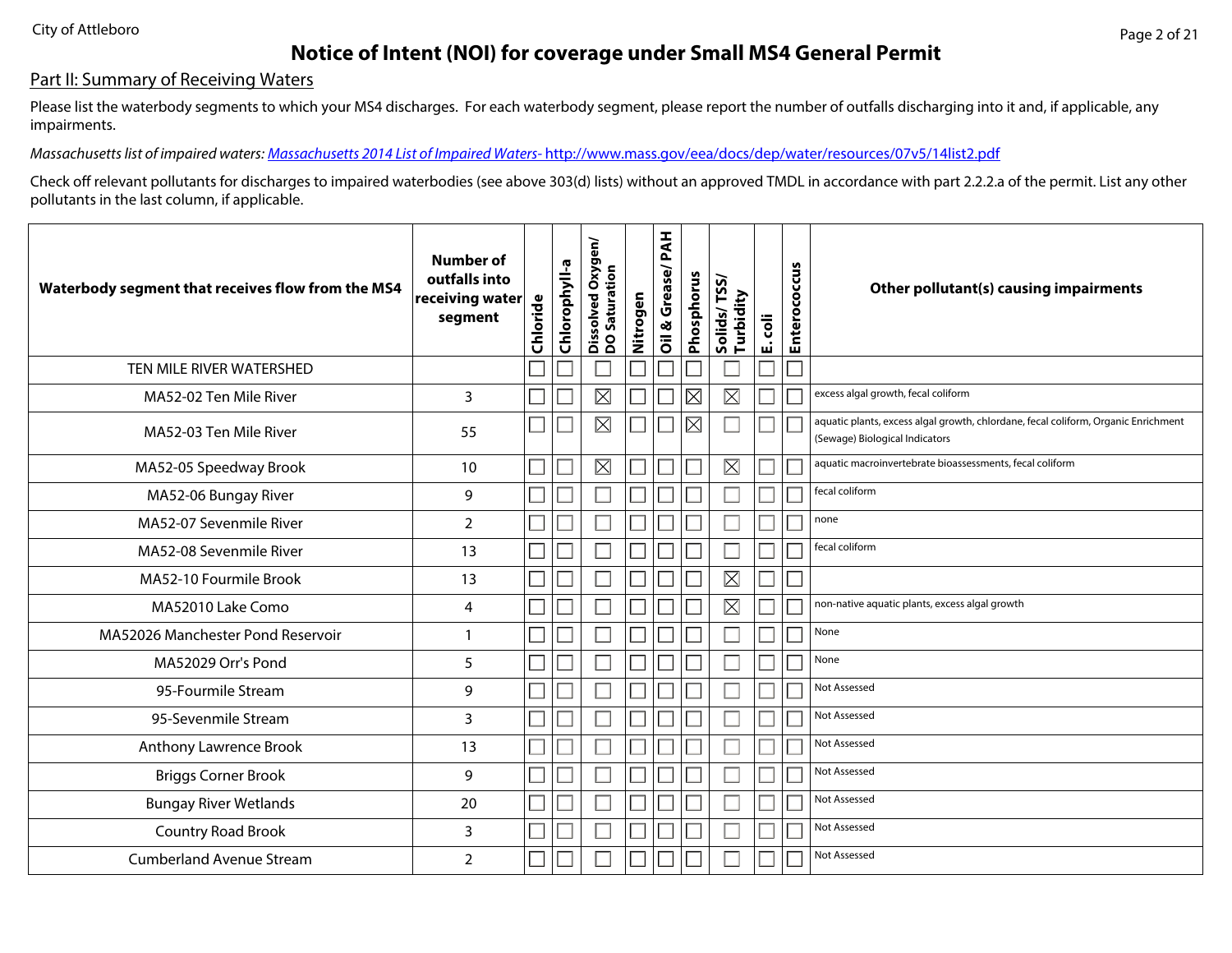| City of Attleboro                                 |                                                                 |          |                          |                                        |          |                      |            |                          |         |              | Page 3 of 21                           |
|---------------------------------------------------|-----------------------------------------------------------------|----------|--------------------------|----------------------------------------|----------|----------------------|------------|--------------------------|---------|--------------|----------------------------------------|
| Waterbody segment that receives flow from the MS4 | <b>Number of</b><br>outfalls into<br>receiving water<br>segment | Chloride | Chlorophyll-a            | Dissolved Oxygen/<br>DO Saturation     | Nitrogen | PAH<br>Oil & Grease/ | Phosphorus | Solids/TSS/<br>Turbidity | E. coli | Enterococcus | Other pollutant(s) causing impairments |
| East 118 Wetland System                           | 4                                                               |          |                          |                                        |          |                      |            |                          |         |              | Not Assessed                           |
| Hayward Field Brook                               | 29                                                              |          |                          |                                        |          |                      |            |                          |         |              | Not Assessed                           |
| <b>Hebron Pond</b>                                | 6                                                               |          |                          |                                        |          |                      |            |                          |         |              | Not Assessed                           |
| <b>Highland Brook</b>                             | 4                                                               |          |                          |                                        |          |                      |            |                          |         |              | Not Assessed                           |
| Ides Hill Brook                                   | 15                                                              |          |                          |                                        |          |                      |            |                          |         |              | Not Assessed                           |
| Lee's Pond                                        | $\overline{2}$                                                  |          |                          |                                        |          |                      |            |                          |         |              | Not Assessed                           |
| Locust Valley Brook                               | 4                                                               |          |                          |                                        |          |                      |            |                          |         |              | Not Assessed                           |
| North Purchase Cemetery Wetland                   | $\mathbf{1}$                                                    |          |                          |                                        |          |                      |            |                          |         |              | Not Assessed                           |
| Oak Hill Brook                                    | $\mathbf{1}$                                                    |          |                          |                                        |          |                      |            |                          |         |              | Not Assessed                           |
| Sand and Gravel Brook                             | $\mathbf{3}$                                                    |          |                          |                                        |          |                      |            |                          |         |              | Not Assessed                           |
| Sevenmile River Wetland                           | $\mathbf{3}$                                                    |          |                          |                                        |          |                      |            |                          |         |              | Not Assessed                           |
| Sports Village Brook                              | 8                                                               |          |                          |                                        |          |                      |            |                          |         |              | Not Assessed                           |
| Stone E. Lea Brook                                | 8                                                               |          |                          |                                        |          |                      |            |                          |         |              | Not Assessed                           |
| <b>Sturdy Wetland</b>                             | $\overline{2}$                                                  |          |                          |                                        |          |                      |            |                          |         |              | Not Assessed                           |
| Sweeden's Swamp                                   | 13                                                              |          |                          |                                        |          |                      |            |                          |         |              | Not Assessed                           |
| <b>Tannery Brook</b>                              | 6                                                               |          |                          |                                        |          |                      |            |                          |         |              | Not Assessed                           |
| Thacher Elementary Wetland                        | $\overline{2}$                                                  |          |                          |                                        |          |                      |            |                          |         |              | Not Assessed                           |
| <b>Tributary to Thacher Brook</b>                 | $\mathbf{1}$                                                    |          |                          |                                        | Г        |                      |            |                          |         |              | Not Assessed                           |
| Waterbody segment that receives flow from the MS4 | <b>Number of</b><br>outfalls into<br>receiving water<br>segment | Chloride | <b>G</b><br>Chlorophyll- | nagi<br>Dissolved Oxy<br>DO Saturation | Nitrogen | PAH<br>Oil & Grease  | Phosphorus | Solids/TSS/<br>Turbidity | ē<br>шÌ | Enterococcus | Other pollutant(s) causing impairments |
| Valley Run                                        | 27                                                              |          |                          |                                        |          |                      |            |                          |         |              | Not Assessed                           |
| <b>Walnut Grove Wetland</b>                       | $\mathbf{1}$                                                    |          |                          |                                        |          |                      |            |                          |         |              | Not Assessed                           |
| <b>Washington Street Pond</b>                     | $\mathbf{1}$                                                    |          |                          |                                        |          |                      |            |                          |         |              | Not Assessed                           |
| <b>Wetlands Near Ashland Court</b>                | $\overline{4}$                                                  |          |                          |                                        |          |                      |            |                          |         |              | Not Assessed                           |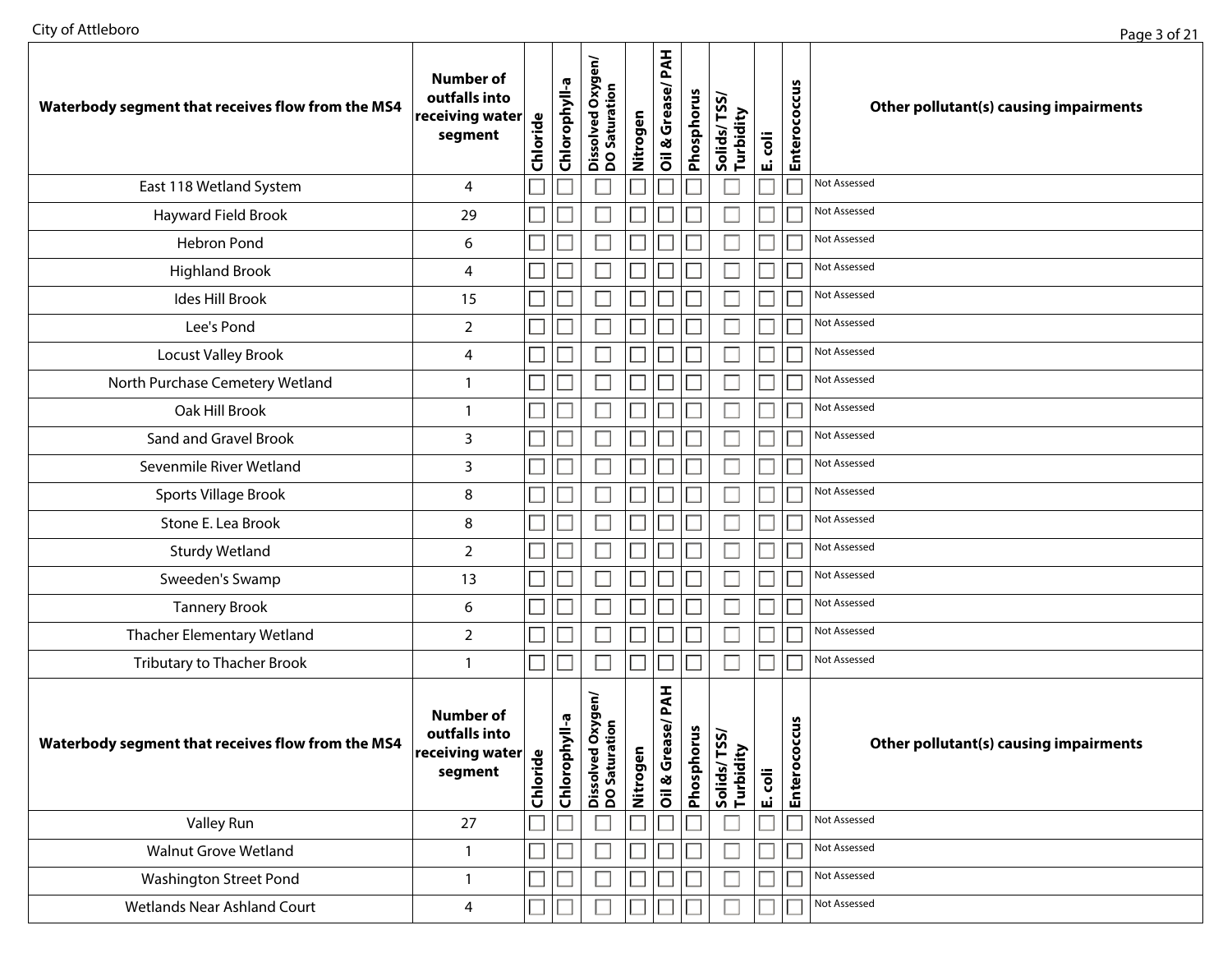| City of Attleboro                                 |                                                                 |          |               |                                    |          |                   |            |             |         |              | Page 4 of 21                           |
|---------------------------------------------------|-----------------------------------------------------------------|----------|---------------|------------------------------------|----------|-------------------|------------|-------------|---------|--------------|----------------------------------------|
| WADING RIVER WATERSHED                            |                                                                 |          |               |                                    |          |                   |            |             |         |              |                                        |
| <b>Cooper Chartley Connector</b>                  | 3                                                               |          |               |                                    |          |                   |            | Г           |         | ┍            | Not Assessed                           |
| <b>Hemlock Chartley Connector</b>                 | $\overline{7}$                                                  |          |               |                                    |          |                   |            |             |         |              | Not Assessed                           |
| Hemlock Swamp                                     | 8                                                               |          |               |                                    |          |                   |            |             |         |              | Not Assessed                           |
| North Wilmarth Chartley Wetlands                  | 19                                                              |          |               |                                    |          |                   |            |             |         |              | Not Assessed                           |
| Northwestern Tributary to Chartley Brook          | 21                                                              |          |               |                                    |          |                   |            |             |         |              | Not Assessed                           |
| South Wilmarth Chartley Wetlands                  | 6                                                               |          |               |                                    |          |                   |            |             |         |              | Not Assessed                           |
| Southwestern Tributary to Chartley Brook          | 9                                                               |          |               |                                    |          |                   |            |             |         |              | Not Assessed                           |
| <b>Steere Wilmarth Wetland</b>                    | 5                                                               |          |               |                                    |          |                   |            |             |         |              | Not Assessed                           |
| <b>Tributaries to Cooper Pond</b>                 | 9                                                               |          |               |                                    |          |                   |            | Г           |         |              | Not Assessed                           |
| Tributary to Chartley Pond                        | $\overline{2}$                                                  |          |               |                                    |          |                   |            |             |         |              | Not Assessed                           |
| Unnamed Pond near Moberg Circle                   | $\mathbf{1}$                                                    |          |               |                                    |          |                   |            | Г           |         |              | Not Assessed                           |
| Wading River Tributary - Richardson North         | $\overline{2}$                                                  |          |               |                                    |          |                   |            |             |         |              | Not Assessed                           |
| Wading River Tributary - Richardson South         | 1                                                               |          |               |                                    |          |                   |            | Г           |         |              | Not Assessed                           |
|                                                   |                                                                 |          |               |                                    |          |                   |            |             |         |              |                                        |
| Waterbody segment that receives flow from the MS4 | <b>Number of</b><br>outfalls into<br>receiving water<br>segment | Chloride | Chlorophyll-a | Dissolved Oxygen/<br>DO Saturation | Nitrogen | Oil & Grease/ PAH | Phosphorus | Solids/TSS/ |         | Enterococcus | Other pollutant(s) causing impairments |
| Wetlands between Lindsay and Richardson           | $\overline{2}$                                                  |          |               |                                    |          |                   |            | Turbidity   | E. coli |              | Not Assessed                           |
| PALMER RIVER WATERSHED                            |                                                                 |          |               |                                    |          |                   |            |             |         |              |                                        |
| <b>Bliss Brook</b>                                | 17                                                              |          |               |                                    |          |                   |            |             |         |              | Not Assessed                           |
| ABBOTT RUN WATERSHED                              |                                                                 |          |               |                                    |          |                   |            |             |         |              |                                        |
| <b>Butterfly Pond</b>                             | 2                                                               |          |               |                                    |          |                   |            |             |         |              | Not Assessed                           |
| Cranberry Ponds                                   | 13                                                              |          |               |                                    |          |                   |            | ┙           |         |              | Not Assessed                           |
| Menden Road Wetland                               | $\mathbf{1}$                                                    |          |               |                                    |          |                   |            |             |         |              | Not Assessed                           |
| <b>Robin Hollow Wetlands</b>                      | 5                                                               |          |               |                                    |          |                   |            |             |         |              | Not Assessed                           |
| <b>Stream Trib to Cranberry Ponds</b>             | 3                                                               |          |               |                                    |          |                   |            |             |         |              | Not Assessed                           |
| Zachary Lane Pond                                 | $\mathbf{1}$                                                    |          |               |                                    |          |                   |            |             |         |              | Not Assessed                           |
| PETERS RIVER-BLACKSTONE RIVER                     |                                                                 |          |               |                                    |          |                   |            |             |         |              |                                        |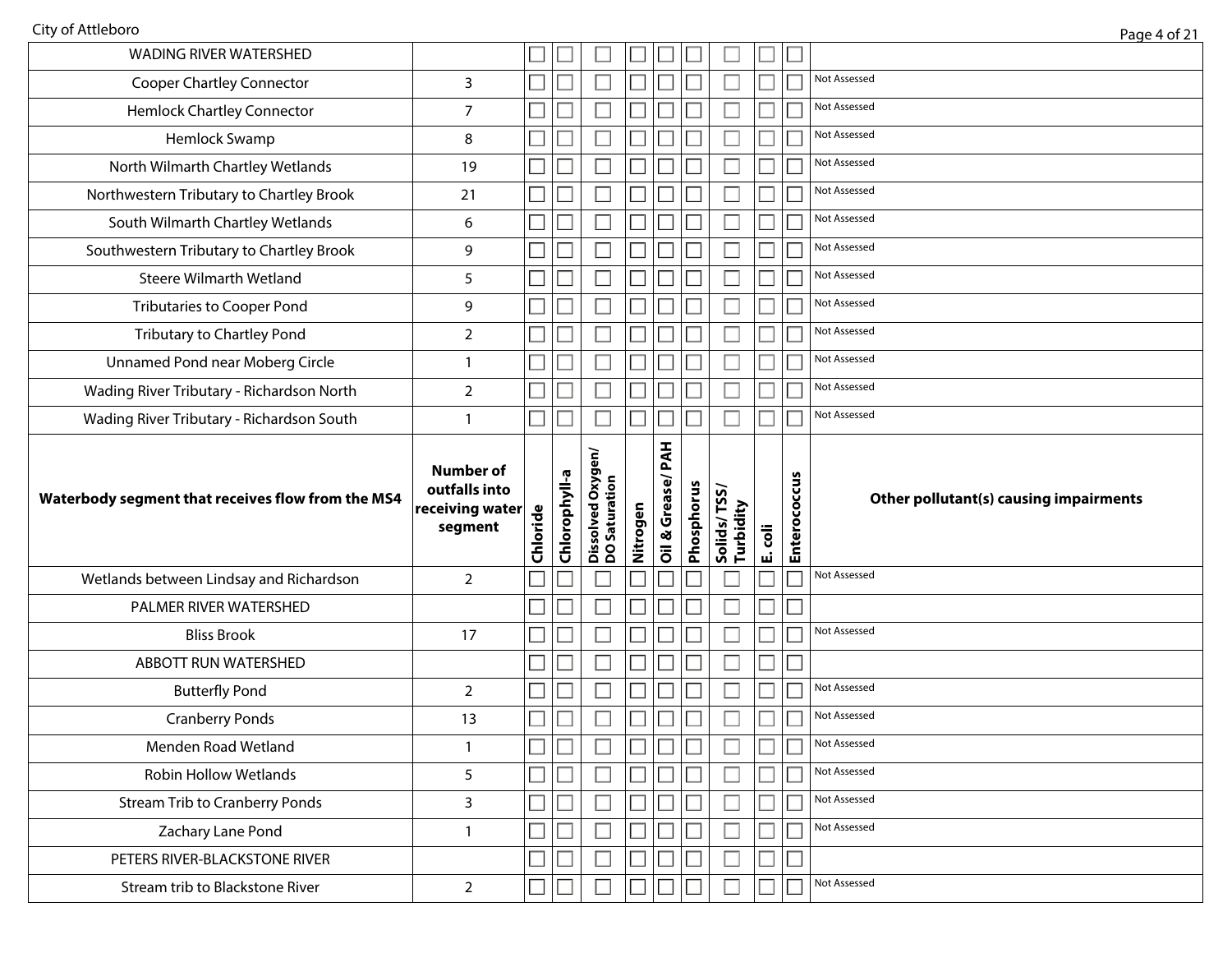| $\overline{\phantom{a}}$<br>سالسا                    | —                               |    | $\overline{\phantom{0}}$<br>______       | $\Box$                           | __ | —<br>$-$                             |  |
|------------------------------------------------------|---------------------------------|----|------------------------------------------|----------------------------------|----|--------------------------------------|--|
| 一                                                    | $\overline{\phantom{0}}$<br>$-$ | __ | $\overline{\phantom{a}}$                 | $\overline{\phantom{a}}$         | 一  | $\overline{\phantom{a}}$             |  |
| $\Box$<br>一                                          | __                              |    | $\overline{\phantom{a}}$<br>المسال المسا | $\overline{\phantom{a}}$         |    | $\overline{\phantom{0}}$<br>一        |  |
| $\overline{\phantom{a}}$<br>$\overline{\phantom{0}}$ | –<br>一                          |    |                                          |                                  |    | $\overline{\phantom{0}}$             |  |
|                                                      | __<br>一                         | __ | $\overline{\phantom{0}}$                 | $\overline{\phantom{a}}$         | 一  | $\overline{\phantom{a}}$<br>__       |  |
| $\Box$<br>السال السال                                | $\overline{\phantom{0}}$<br>__  |    | $\overline{\phantom{a}}$                 | $\overline{\phantom{a}}$<br>، با |    | $\overline{\phantom{0}}$<br>لط الط ا |  |

Click to lengthen table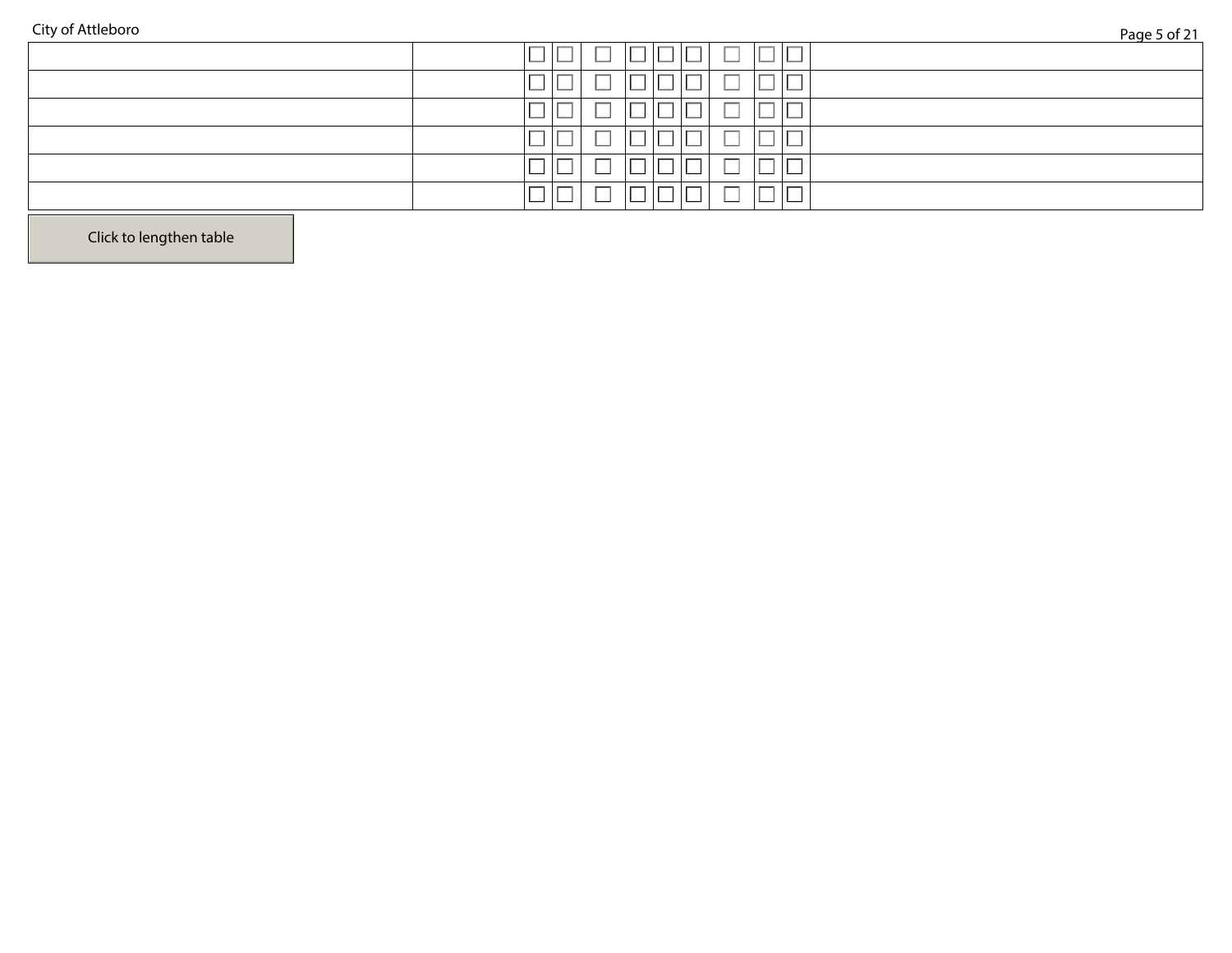### Part III: Stormwater Management Program Summary

Identify the Best Management Practices (BMPs) that will be employed to address each of the six Minimum Control Measures (MCMs). For municipalities/organizations whose MS4 discharges into a receiving water with an approved Total Maximum Daily Load (TMDL) and an applicable waste load allocation (WLA), identify any additional BMPs employed to specifically support the achievement of the WLA in the TMDL section at the end of part III.

For each MCM, list each existing or proposed BMP by category and provide a brief description, responsible parties/departments, measurable goals, and the year the BMP will be employed (public education and outreach BMPs also requires a target audience). Use the drop-down menus in each table or enter your own text to override the drop down **menu.**

### MCM 1: Public Education and Outreach

| <b>BMP Media/Category</b><br>(enter your own text to override the<br>drop down menu) | <b>BMP Description</b>                                                  | <b>Targeted Audience</b>                                     | <b>Responsible Department/Parties</b><br>(enter your own text to override the drop down menu) | <b>Measurable Goal</b>       | <b>Beginning</b><br><b>Year of</b><br><b>BMP</b><br>Imple-<br>mentation |
|--------------------------------------------------------------------------------------|-------------------------------------------------------------------------|--------------------------------------------------------------|-----------------------------------------------------------------------------------------------|------------------------------|-------------------------------------------------------------------------|
| <b>Brochures/Pamphlets</b>                                                           | Mail brochures that<br>educate about proper<br>stormwater<br>management | Residents                                                    | Planning/zoning Department                                                                    | Complete within<br>two years | 2018                                                                    |
| <b>Stormwater Brochures</b>                                                          | Mail brochures that<br>educate about proper<br>stormwater<br>management | Businesses, Institutions and<br><b>Commercial Facilities</b> | Planning Department                                                                           | Complete within<br>two years | 2018                                                                    |
| Brochures/Pamphlets                                                                  | Attach brochures to<br>each building permit                             | Developers (construction)                                    | <b>Building Inspection Department</b>                                                         | Complete within<br>two years | 2018                                                                    |
| <b>Brochures/Pamphlets</b>                                                           | Mail brochures that<br>educate about<br>stormwater<br>management        | <b>Industrial Facilities</b>                                 | Planning Department                                                                           | Complete within<br>two years | 2018                                                                    |
| Newspaper Articles/Press Releases                                                    | Article regarding<br>stormwater<br>regulations                          | Residents                                                    | Planning Department                                                                           | Complete within<br>one year  | 2018                                                                    |
| Newspaper Articles/Press Releases                                                    | Article regarding<br>stormwater<br>regulations                          | Businesses, Institutions and<br><b>Commercial Facilities</b> | Planning Department                                                                           | Complete within<br>one year  | 2018                                                                    |
| Newspaper Articles/Press Releases                                                    | Article regarding<br>stormwater<br>regulations                          | Developers (construction)                                    | Planning Department                                                                           | Complete within<br>one year  | 2018                                                                    |
| Newspaper Articles/Press Releases                                                    | Article regarding<br>stormwater<br>regulations                          | <b>Industrial Facilities</b>                                 | Planning Department                                                                           | Complete within<br>one year  | 2018                                                                    |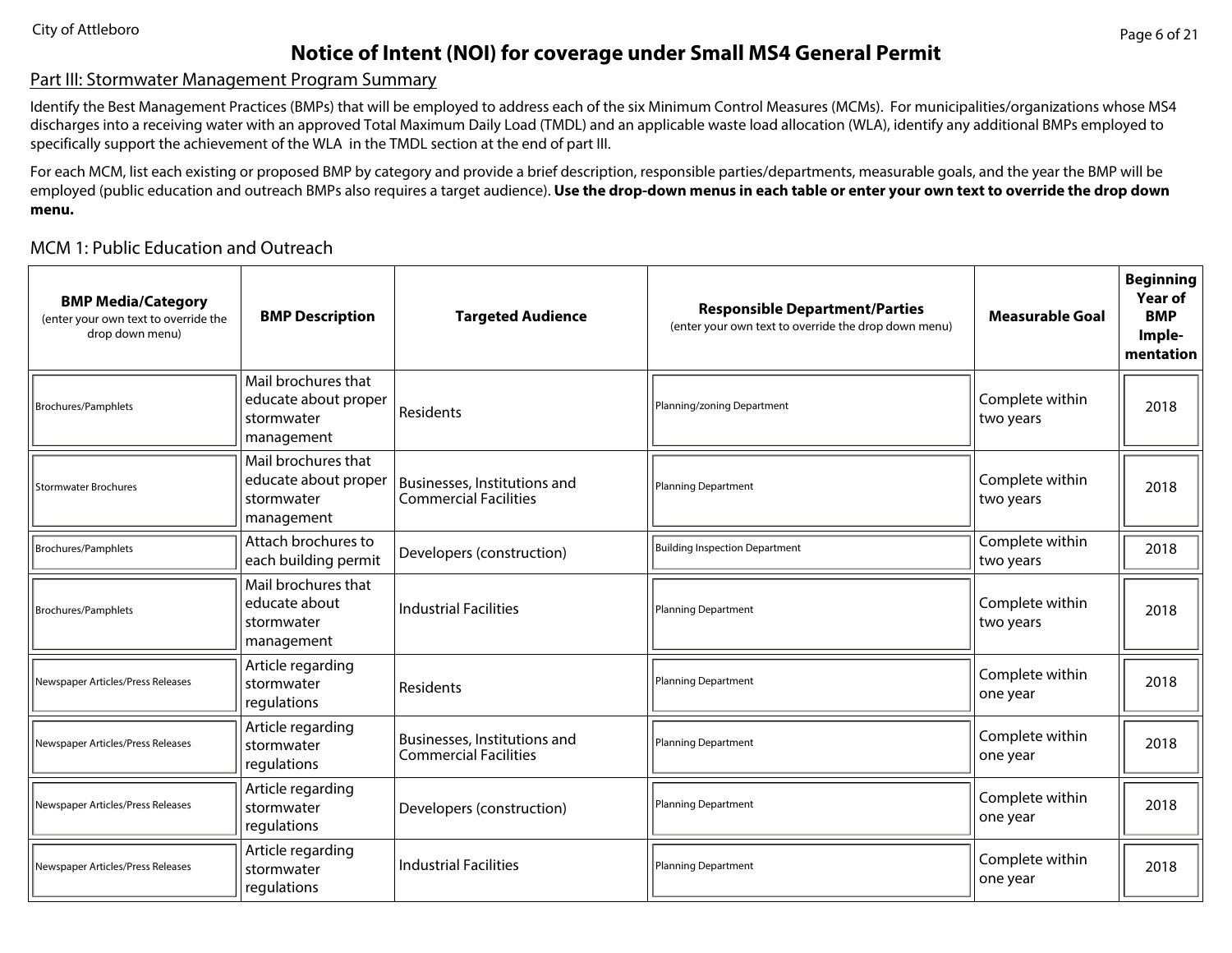| City of Attleboro   |                                                           |                      |                     |                                           | Page 7 of 21 |
|---------------------|-----------------------------------------------------------|----------------------|---------------------|-------------------------------------------|--------------|
| Web Page            | Update stormwater<br>information on<br>webpage            | Residents/Developers | Planning Department | Complete within<br>one year               | 2018         |
| Brochures/Pamphlets | Provide a handout<br>with dog licenses<br>about pet waste | Residents            | City Clerk          | Complete<br>throughout the<br>permit term | 2018         |
|                     |                                                           |                      |                     |                                           |              |
|                     |                                                           |                      |                     |                                           |              |
|                     |                                                           |                      |                     |                                           |              |
|                     |                                                           |                      |                     |                                           |              |
|                     |                                                           |                      |                     |                                           |              |
|                     |                                                           |                      |                     |                                           |              |
|                     |                                                           |                      |                     |                                           |              |
|                     |                                                           |                      |                     |                                           |              |
|                     |                                                           |                      |                     |                                           |              |
|                     |                                                           |                      |                     |                                           |              |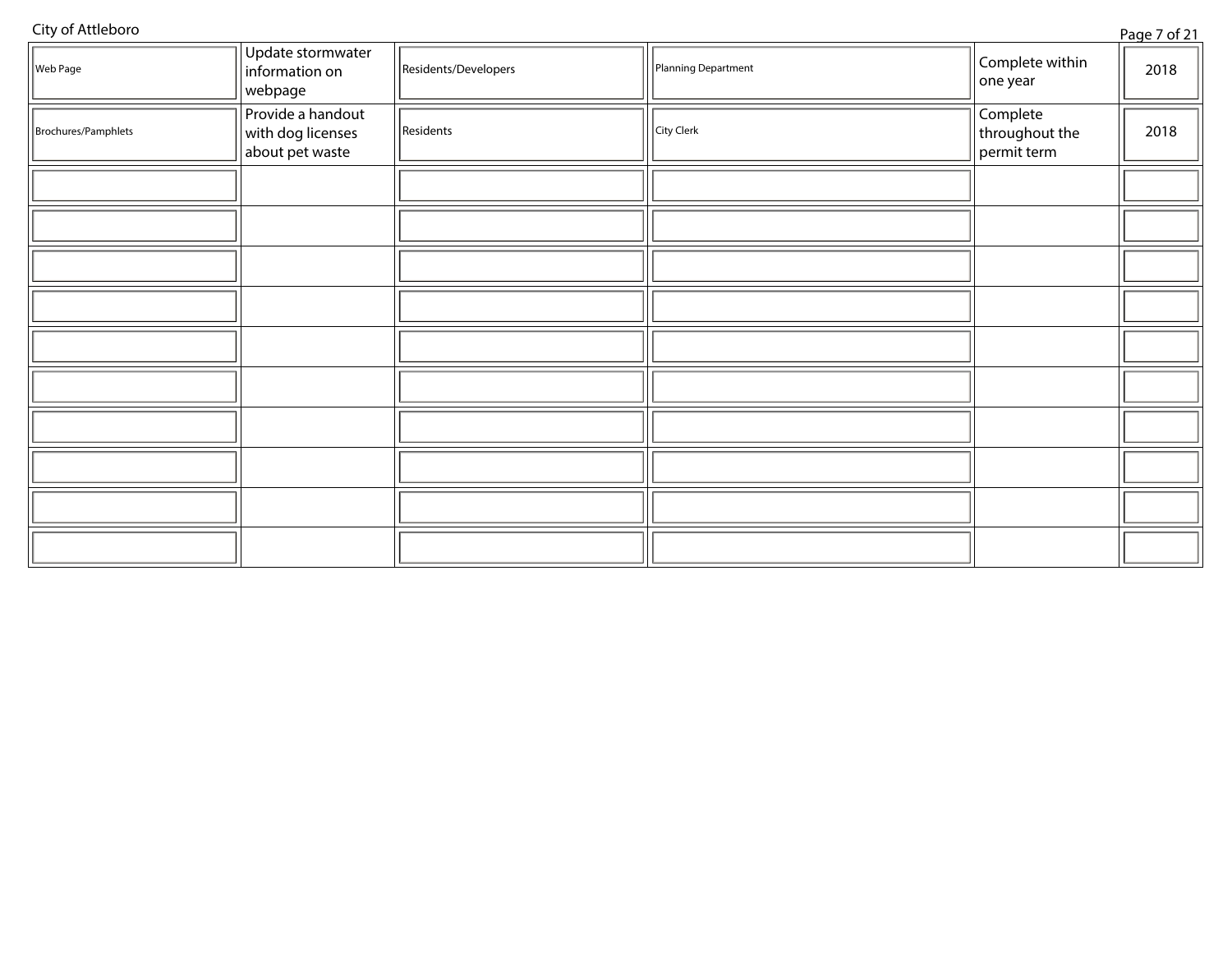Part III: Stormwater Management Program Summary (continued)

MCM 2: Public Involvement and Participation

| <b>BMP Categorization</b>   | <b>Brief BMP Description</b><br>(enter your own text to override the drop down menu) | <b>Responsible Department/Parties</b><br>(enter your own text to override the drop down menu) | <b>Additional Description/</b><br><b>Measurable Goal</b>                                                           | <b>Beginning</b><br><b>Year of</b><br><b>BMP</b><br>Imple-<br>mentation |
|-----------------------------|--------------------------------------------------------------------------------------|-----------------------------------------------------------------------------------------------|--------------------------------------------------------------------------------------------------------------------|-------------------------------------------------------------------------|
| <b>Public Review</b>        | <b>SWMP Review</b>                                                                   | Planning/zoning Department                                                                    | Allow annual review of<br>stormwater management<br>plan and posting of<br>stormwater management<br>plan on website | 2018                                                                    |
| <b>Public Participation</b> | Public Meeting - Stormwater                                                          | Planning/zoning Department                                                                    | Allow public to comment<br>on stormwater<br>management plan annually                                               | 2019                                                                    |
| Public Participation        | Junior Conservation Program                                                          | <b>Conservation Committee</b>                                                                 | Educate and engage youth<br>about environmental<br>protection                                                      | 2018                                                                    |
| Public Participation        | Annual River Clean-up                                                                | <b>Conservation Committee</b>                                                                 | Volunteers pull trash out of<br>local waterways.<br>Participation and volumes<br>to be measured and<br>reported.   | 2019                                                                    |
| Public Participation        | Partner with local non-profits to clean up in watershed                              | <b>Conservation Committee</b>                                                                 | Organize clean-up days and<br>raise money for restoration<br>projects.                                             | 2019                                                                    |
|                             |                                                                                      |                                                                                               |                                                                                                                    |                                                                         |
|                             |                                                                                      |                                                                                               |                                                                                                                    |                                                                         |
|                             |                                                                                      |                                                                                               |                                                                                                                    |                                                                         |
|                             |                                                                                      |                                                                                               |                                                                                                                    |                                                                         |
|                             |                                                                                      |                                                                                               |                                                                                                                    |                                                                         |
|                             |                                                                                      |                                                                                               |                                                                                                                    |                                                                         |
|                             |                                                                                      |                                                                                               |                                                                                                                    |                                                                         |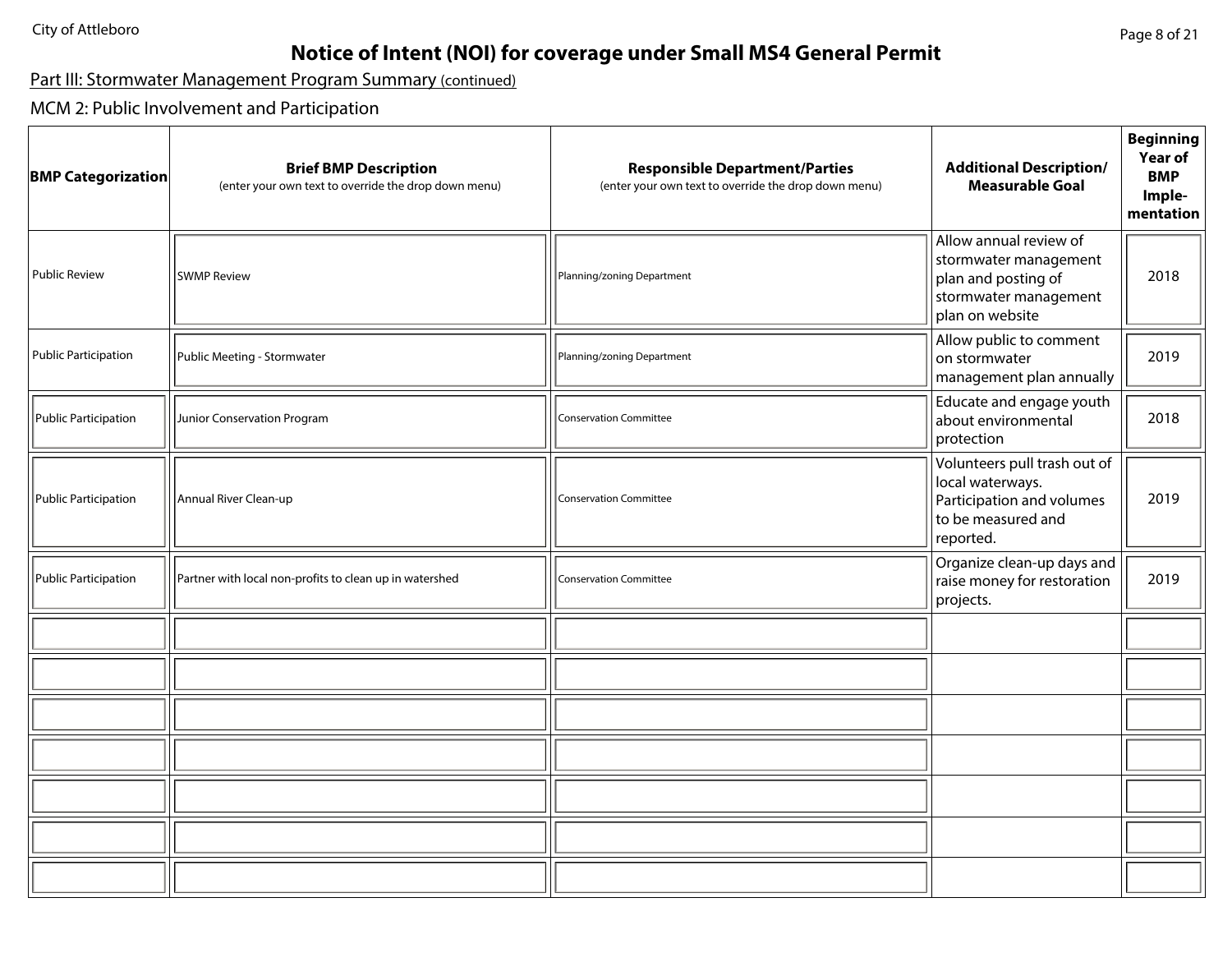| City of Attleboro |  | Page 9 of 21 |
|-------------------|--|--------------|
|                   |  |              |
|                   |  |              |
|                   |  |              |
|                   |  |              |
|                   |  |              |
|                   |  |              |
|                   |  |              |
|                   |  |              |
|                   |  |              |
|                   |  |              |
|                   |  |              |
|                   |  |              |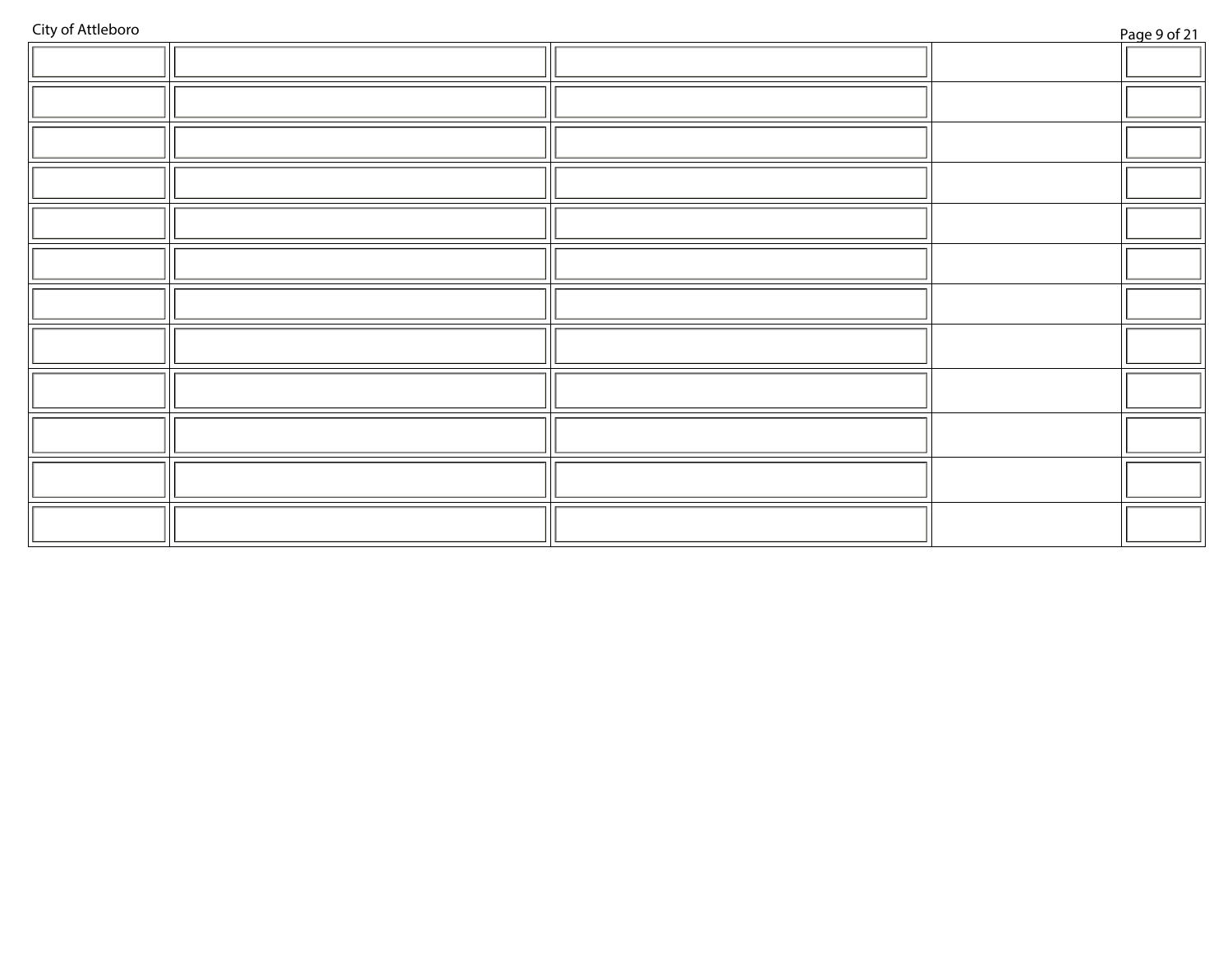### Part III: Stormwater Management Program Summary (continued)

MCM 3: Illicit Discharge Detection and Elimination (IDDE)

| <b>BMP Categorization</b><br>(enter your own text to override the drop down menu) | <b>BMP Description</b>                                                                 | <b>Responsible Department/Parties</b><br>(enter your own text to override the drop down menu) | <b>Measurable Goal</b><br>(all text can be overwritten)                                                                                | <b>Beginning</b><br><b>Year of</b><br><b>BMP</b><br>Imple-<br>mentation |
|-----------------------------------------------------------------------------------|----------------------------------------------------------------------------------------|-----------------------------------------------------------------------------------------------|----------------------------------------------------------------------------------------------------------------------------------------|-------------------------------------------------------------------------|
| SSO inventory                                                                     | Develop SSO inventory<br>in accordance of permit<br>conditions                         | <b>Wastewater Dept</b>                                                                        | Complete within 1 year of<br>effective date of permit                                                                                  | 2019                                                                    |
| Storm sewer system map                                                            | Create map and update<br>during IDDE program<br>completion                             | <b>DPW Operations</b>                                                                         | Update map within 2 years of<br>effective date of permit and<br>complete full system map 10<br>years after effective date of<br>permit | 2019                                                                    |
| Written IDDE program                                                              | Create written IDDE<br>program                                                         | <b>DPW Operations</b>                                                                         | Complete within 1 year of<br>the effective date of permit<br>and update as required                                                    | 2019                                                                    |
| Implement IDDE program                                                            | Implement catchment<br>investigations according<br>to program and permit<br>conditions | <b>DPW Operations</b>                                                                         | Complete 10 years after<br>effective date of permit                                                                                    | 2019                                                                    |
| Employee training                                                                 | Train employees on<br><b>IDDE</b> implementation                                       | <b>DPW Operations</b>                                                                         | <b>Train annually</b>                                                                                                                  | 2019                                                                    |
| Conduct dry weather screening                                                     | Conduct in accordance<br>with outfall screening<br>procedure and permit<br>conditions  | <b>DPW Operations</b>                                                                         | Complete 3 years after<br>effective date of permit                                                                                     | 2019                                                                    |
| Conduct wet weather screening                                                     | Conduct in accordance<br>with outfall screening<br>procedure                           | <b>DPW Operations</b>                                                                         | Complete 10 years after<br>effective date of permit                                                                                    | 2019                                                                    |
| Ongoing screening                                                                 | Conduct dry weather<br>and wet weather<br>screening (as necessary)                     | <b>DPW Operations</b>                                                                         | Complete ongoing outfall<br>screening upon completion<br>of IDDE program                                                               | 2019                                                                    |
|                                                                                   |                                                                                        |                                                                                               |                                                                                                                                        |                                                                         |
|                                                                                   |                                                                                        |                                                                                               |                                                                                                                                        |                                                                         |
|                                                                                   |                                                                                        |                                                                                               |                                                                                                                                        |                                                                         |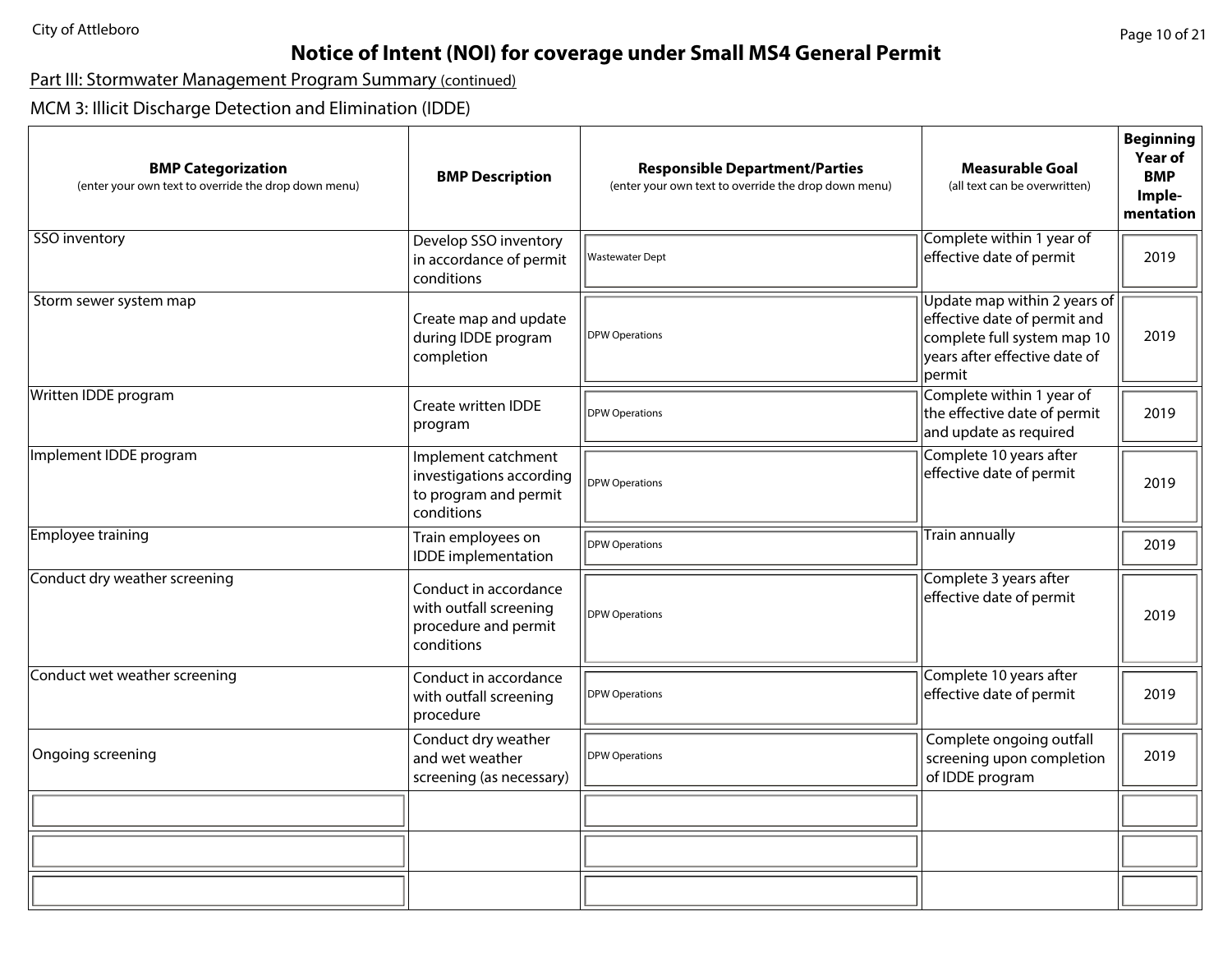Page 11 of 21 City of Attleboro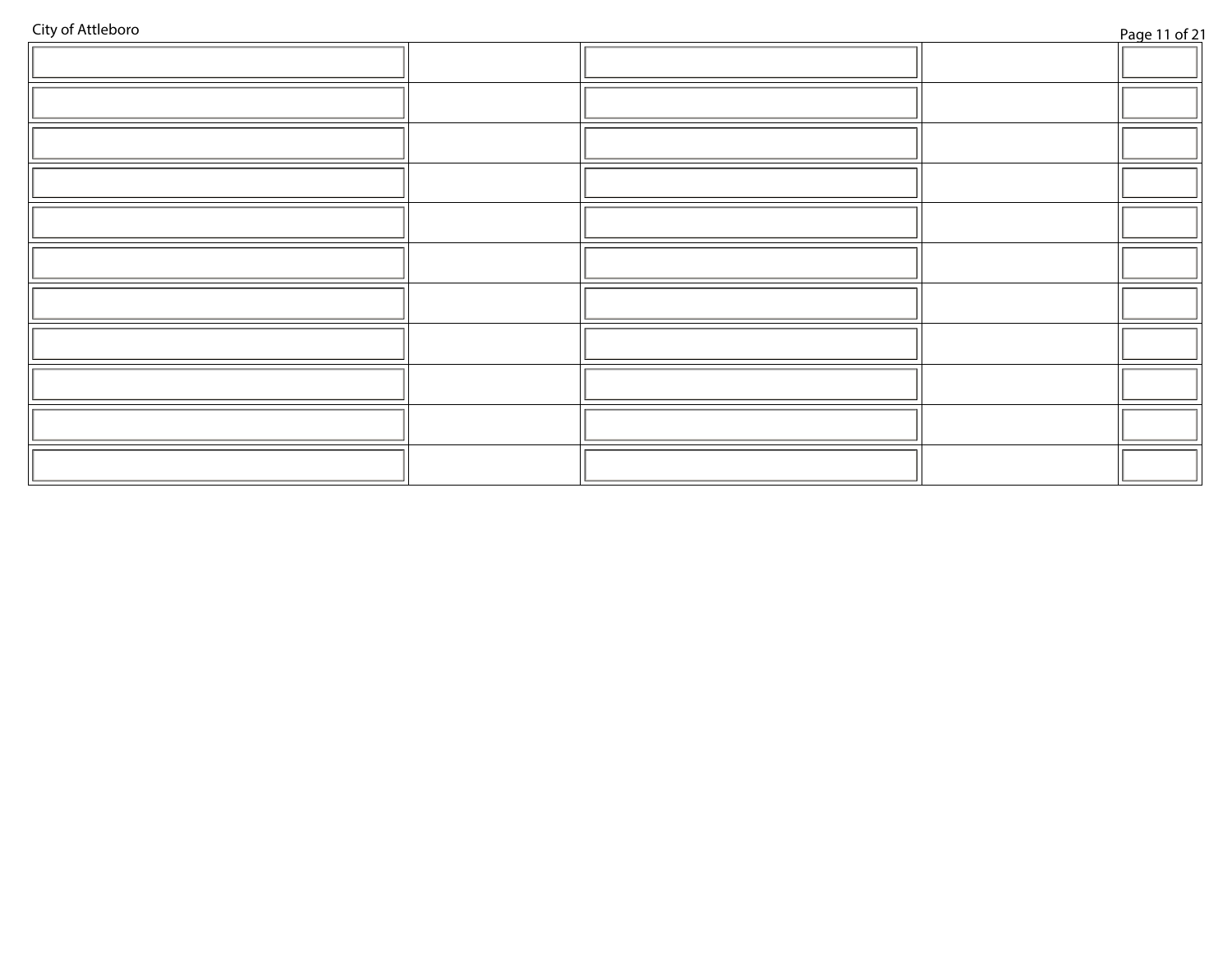### Page 12 of 21 City of Attleboro **Notice of Intent (NOI) for coverage under Small MS4 General Permit**

## Part III: Stormwater Management Program Summary (continued)

# MCM 4: Construction Site Stormwater Runoff Control

| <b>BMP Categorization</b><br>(enter your own text to override the drop down menu or entered text)    | <b>BMP Description</b>                                                                                                                                                                       | <b>Responsible Department/Parties</b><br>(enter your own text to override the drop down menu) | <b>Measurable Goal</b><br>(all text can be overwritten)      | <b>Beginning</b><br><b>Year of</b><br><b>BMP</b><br>Imple-<br>mentation |
|------------------------------------------------------------------------------------------------------|----------------------------------------------------------------------------------------------------------------------------------------------------------------------------------------------|-----------------------------------------------------------------------------------------------|--------------------------------------------------------------|-------------------------------------------------------------------------|
| Site inspection and enforcement of Erosion and Sediment procedures of site<br>Control (ESC) measures | Complete written<br>inspections and<br>enforcement procedures                                                                                                                                | Planning/zoning Department                                                                    | Complete within 1 year<br>of the effective date of<br>permit | 2019                                                                    |
| Site plan review                                                                                     | Complete written<br>procedures of site plan<br>review and begin<br>implementation                                                                                                            | Planning/zoning Department                                                                    | Complete within 1 year<br>of the effective date of<br>permit | 2019                                                                    |
| <b>Erosion and Sediment Control</b>                                                                  | Adoption of<br>requirements for<br>construction operators to<br>implement a sediment<br>and erosion control<br>program                                                                       | Planning/zoning Department                                                                    | Complete within 1 year<br>of the effective date of<br>permit | 2019                                                                    |
| <b>Waste Control</b>                                                                                 | Adoption of<br>requirements to control<br>wastes, including but not<br>limited to, discarded<br>building materials,<br>concrete truck wash out,<br>chemicals, litter, and<br>sanitary wastes | Wastewater/Health                                                                             | Complete within 1 year<br>of the effective date of<br>permit | 2019                                                                    |
|                                                                                                      |                                                                                                                                                                                              |                                                                                               |                                                              |                                                                         |
|                                                                                                      |                                                                                                                                                                                              |                                                                                               |                                                              |                                                                         |
|                                                                                                      |                                                                                                                                                                                              |                                                                                               |                                                              |                                                                         |
|                                                                                                      |                                                                                                                                                                                              |                                                                                               |                                                              |                                                                         |
|                                                                                                      |                                                                                                                                                                                              |                                                                                               |                                                              |                                                                         |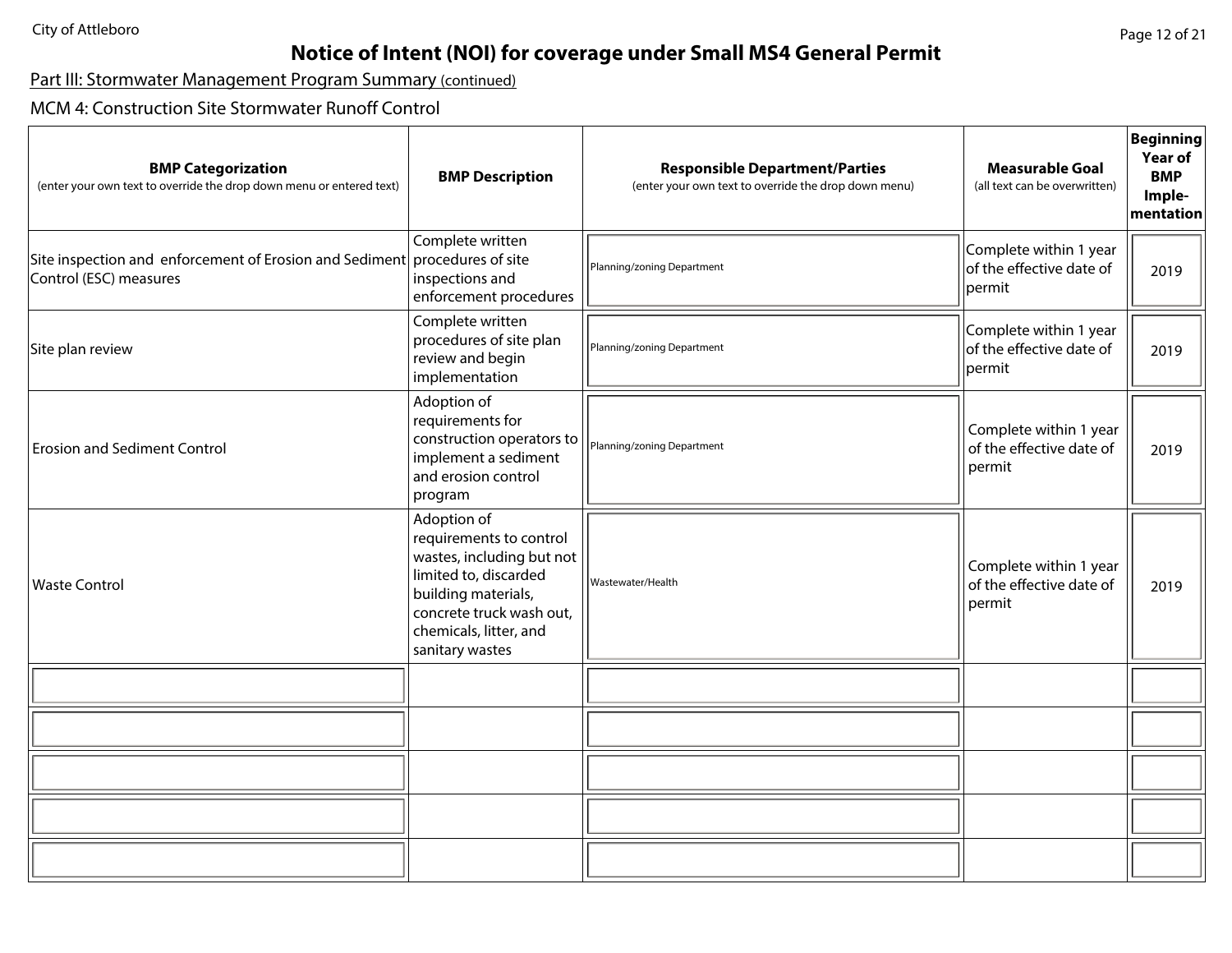| City of Attleboro |  | Page 13 of 21 |
|-------------------|--|---------------|
|                   |  |               |
|                   |  |               |
|                   |  |               |
|                   |  |               |
|                   |  |               |
|                   |  |               |
|                   |  |               |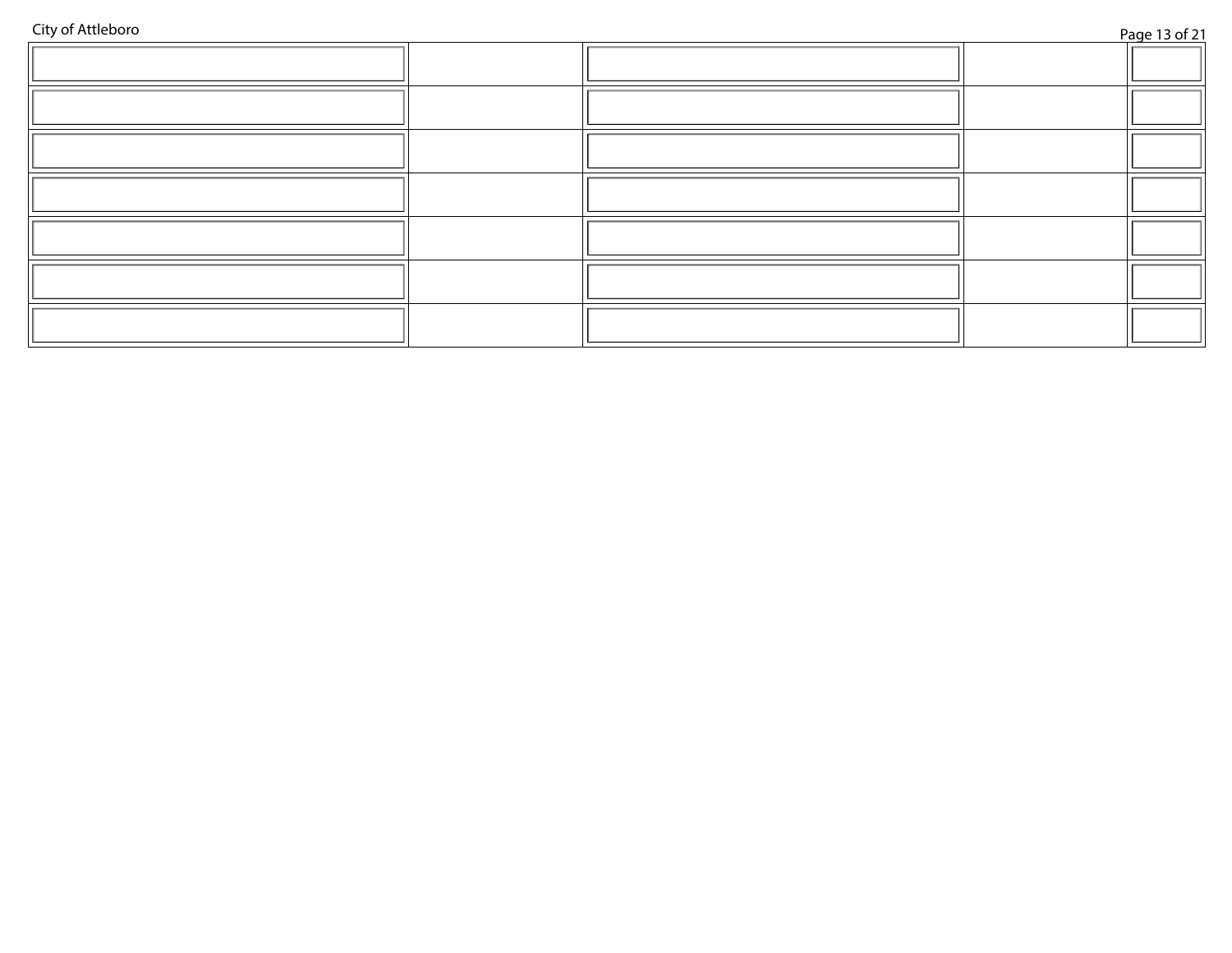### Page 14 of 21 City of Attleboro **Notice of Intent (NOI) for coverage under Small MS4 General Permit**

Part III: Stormwater Management Program Summary (continued)

MCM 5: Post-Construction Stormwater Management in New Development and Redevelopment

| <b>BMP Categorization</b><br>(enter your own text to override the drop down menu or entered text) | <b>BMP Description</b>                                                                                                                                                                                                                                                   | <b>Responsible Department/Parties</b><br>(enter your own text to override the drop down menu) | <b>Measurable Goal</b><br>(all text can be overwritten)                                                | <b>Beginning</b><br><b>Year of</b><br><b>BMP</b><br>Imple-<br>mentation |
|---------------------------------------------------------------------------------------------------|--------------------------------------------------------------------------------------------------------------------------------------------------------------------------------------------------------------------------------------------------------------------------|-----------------------------------------------------------------------------------------------|--------------------------------------------------------------------------------------------------------|-------------------------------------------------------------------------|
| As-built plans for on-site stormwater control                                                     | The procedures to<br>require submission of as-<br>built drawings and<br>ensure long term<br>operation and<br>maintenance will be a<br>part of the SWMP                                                                                                                   | Planning/zoning Department                                                                    | Require submission of<br>as-built plans for<br>completed projects                                      | 2019                                                                    |
| Target properties to reduce impervious areas                                                      | Identify at least 5<br>permittee-owned<br>properties that could be<br>modified or retrofitted<br>with BMPs to reduce<br>impervious areas and<br>update annually                                                                                                          | Planning/zoning Department                                                                    | Complete 4 years after<br>effective date of permit<br>and report annually on<br>retrofitted properties | 2019                                                                    |
| Allow green infrastructure                                                                        | Develop a report<br>assessing existing local<br>regulations to determine<br>the feasibility of making<br>green infrastructure<br>practices allowable when<br>appropriate site<br>conditions exist                                                                        | Planning/zoning Department                                                                    | Complete 4 years after<br>effective date of permit<br>and implement<br>recommendations of<br>report    | 2020                                                                    |
| Street design and parking lot guidelines                                                          | Develop a report<br>assessing requirements<br>that affect the creation<br>of impervious cover. The<br>assessment will help<br>determine if changes to<br>design standards for<br>streets and parking lots<br>can be modified to<br>support low impact<br>design options. | Planning/zoning Department                                                                    | Complete 4 years after<br>effective date of permit<br>and implement<br>recommendations of<br>report    | 2020                                                                    |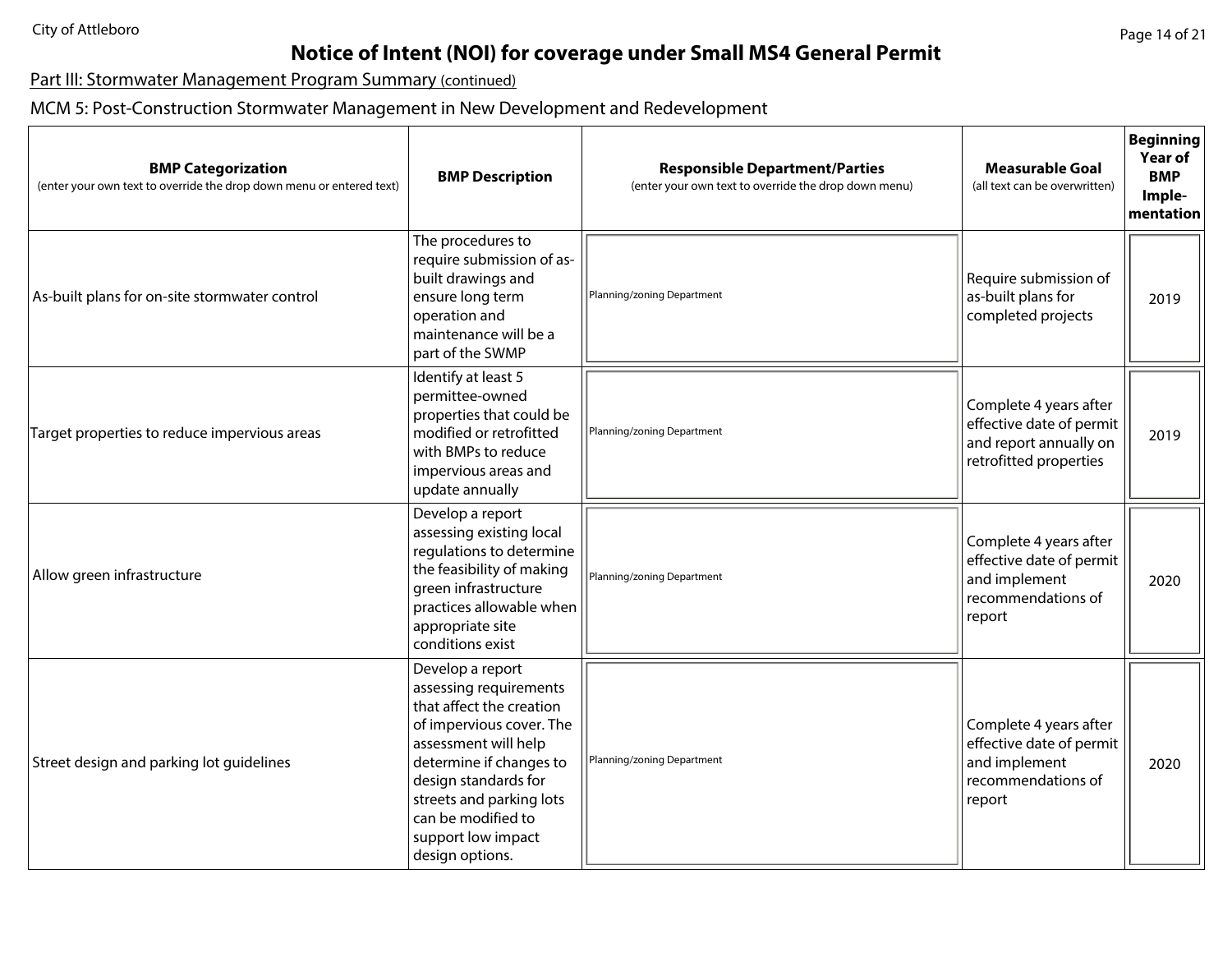| City of Attleboro                                                                                                                                                                                                                            |                                                                                                                                      |                                                    | Page 15 of 21 |
|----------------------------------------------------------------------------------------------------------------------------------------------------------------------------------------------------------------------------------------------|--------------------------------------------------------------------------------------------------------------------------------------|----------------------------------------------------|---------------|
| Ensure any stormwater controls or management<br>practices for new development and redevelopment meet<br>the retention or treatment requirements of the permit<br>and all applicable requirements of the Massachusetts<br>Stormwater Handbook | Adoption, amendment,<br>or modification of a<br>regulatory mechanism to    Planning/zoning Department<br>meet permit<br>requirements | Complete 2 years after<br>effective date of permit | 2019          |
|                                                                                                                                                                                                                                              |                                                                                                                                      |                                                    |               |
|                                                                                                                                                                                                                                              |                                                                                                                                      |                                                    |               |
|                                                                                                                                                                                                                                              |                                                                                                                                      |                                                    |               |
|                                                                                                                                                                                                                                              |                                                                                                                                      |                                                    |               |
|                                                                                                                                                                                                                                              |                                                                                                                                      |                                                    |               |
|                                                                                                                                                                                                                                              |                                                                                                                                      |                                                    |               |
|                                                                                                                                                                                                                                              |                                                                                                                                      |                                                    |               |
|                                                                                                                                                                                                                                              |                                                                                                                                      |                                                    |               |
|                                                                                                                                                                                                                                              |                                                                                                                                      |                                                    |               |
|                                                                                                                                                                                                                                              |                                                                                                                                      |                                                    |               |
|                                                                                                                                                                                                                                              |                                                                                                                                      |                                                    |               |
|                                                                                                                                                                                                                                              |                                                                                                                                      |                                                    |               |
|                                                                                                                                                                                                                                              |                                                                                                                                      |                                                    |               |
|                                                                                                                                                                                                                                              |                                                                                                                                      |                                                    |               |
|                                                                                                                                                                                                                                              |                                                                                                                                      |                                                    |               |
|                                                                                                                                                                                                                                              |                                                                                                                                      |                                                    |               |
|                                                                                                                                                                                                                                              |                                                                                                                                      |                                                    |               |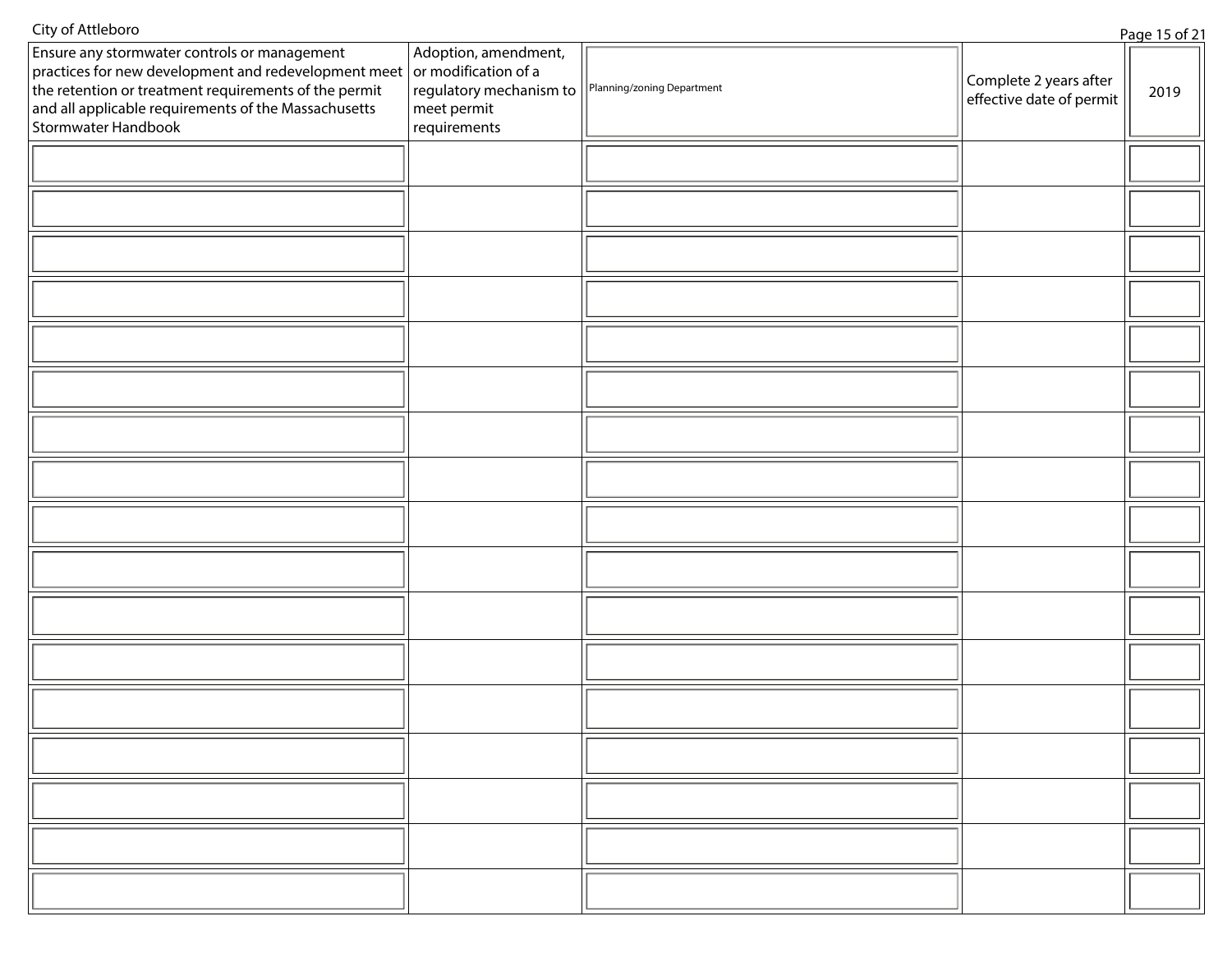Part III: Stormwater Management Program Summary (continued)

MCM 6: Municipal Good Housekeeping and Pollution Prevention

| <b>BMP Categorization</b><br>(enter your own text to override the drop down menu or entered text)            | <b>BMP Description</b>                                                                                                                                                             | <b>Responsible Department/Parties</b><br>(enter your own text to override the drop down menu) | <b>Measurable Goal</b><br>(all text can be overwritten)                                                                                   | <b>Beginning</b><br><b>Year of</b><br><b>BMP</b><br>Imple-<br>mentation |
|--------------------------------------------------------------------------------------------------------------|------------------------------------------------------------------------------------------------------------------------------------------------------------------------------------|-----------------------------------------------------------------------------------------------|-------------------------------------------------------------------------------------------------------------------------------------------|-------------------------------------------------------------------------|
| O&M procedures                                                                                               | Create written O&M<br>procedures including all<br>requirements contained<br>in 2.3.7.a.ii for parks and<br>open spaces, buildings<br>and facilities, and<br>vehicles and equipment | Parks and Forestry/Recreation Department/DPW Operations                                       | Complete and<br>implement 2 years after<br>effective date of permit                                                                       | 2019                                                                    |
| Inventory all permittee-owned parks and open spaces,<br>buildings and facilities, and vehicles and equipment | Create inventory                                                                                                                                                                   | Parks and Forestry/Recreation Department/DPW Operations/Water/Pla                             | Complete 2 years after<br>effective date of permit<br>and implement<br>annually                                                           | 2019                                                                    |
| Infrastructure O&M                                                                                           | Establish and implement<br>program for repair and<br>rehabilitation of MS4<br>infrastructure                                                                                       | Water/Wastewater/DPW Operations                                                               | Complete 2 years after<br>effective date of permit                                                                                        | 2019                                                                    |
| Stormwater Pollution Prevention Plan (SWPPP)                                                                 | Create SWPPPs for<br>maintenance garages,<br>transfer stations, and<br>other waste-handling<br>facilities                                                                          | Water/Wastewater/DPW Operations                                                               | Complete and<br>implement 2 years after<br>effective date of permit                                                                       | 2019                                                                    |
| Catch basin cleaning                                                                                         | Establish schedule for<br>catch basin cleaning<br>such that each catch<br>basin is no more than<br>50% full and clean catch<br>basins on that schedule                             | <b>DPW Operations</b>                                                                         | Clean catch basins on<br>established schedule<br>and report number of<br>catch basins cleaned<br>and volume of material<br>moved annually | 2019                                                                    |
| Street sweeping program                                                                                      | Sweep all streets and<br>permitee-owned parking<br>lots in accordance with<br>permit conditions                                                                                    | <b>DPW Operations</b>                                                                         | Sweep all streets and<br>permitee-owned<br>parking lots once per<br>year in the spring                                                    | 2019                                                                    |
| Road salt use optimization program                                                                           | Establish and implement<br>a program to minimize<br>the use of road salt                                                                                                           | <b>DPW Operations</b>                                                                         | Implement salt use<br>optimization during<br>deicing season                                                                               | 2019                                                                    |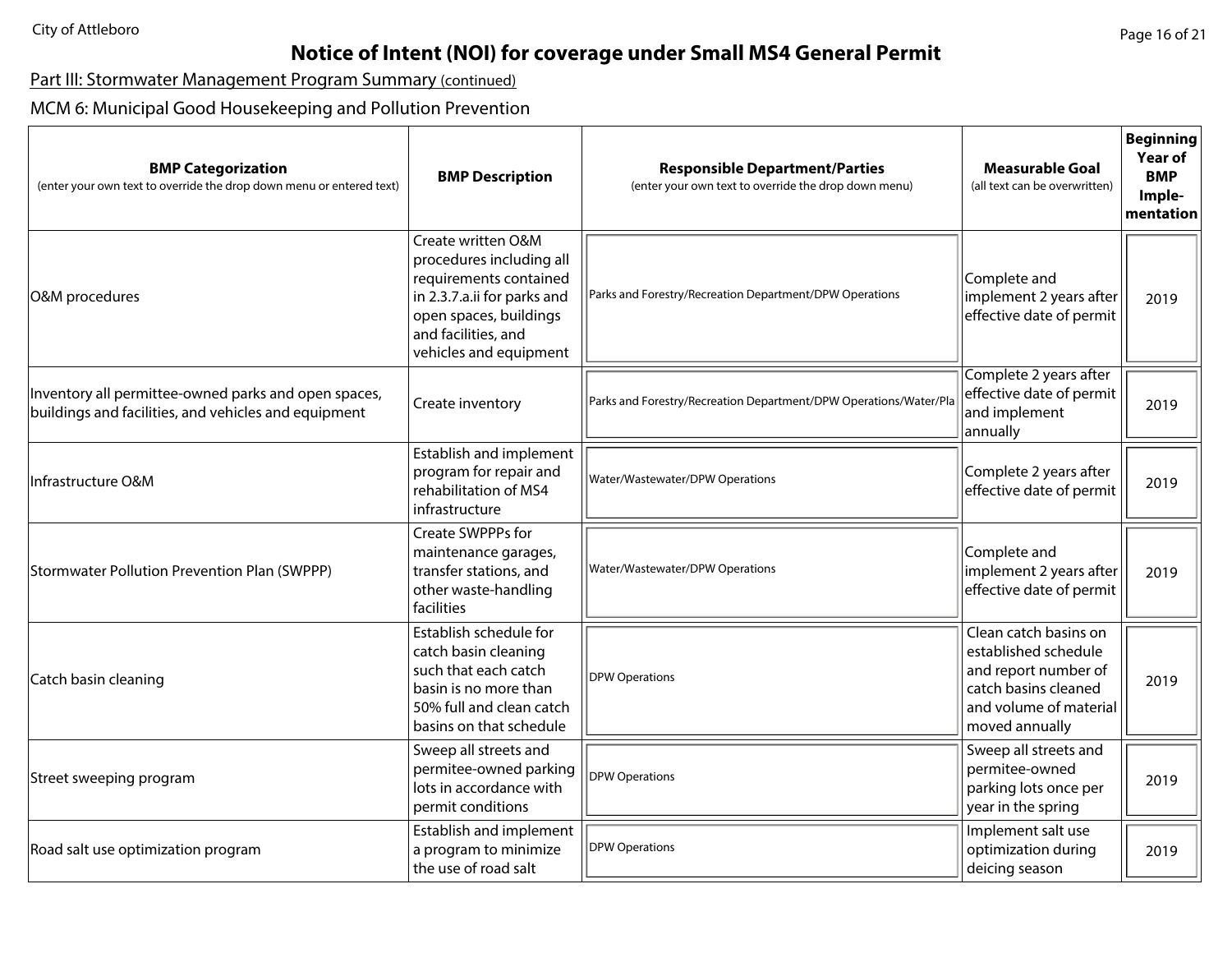| ane | I / | ΩТ |  |
|-----|-----|----|--|
|-----|-----|----|--|

| City of Attleboro                                                 |                                                                                       |                       |                                                                   | Page 17 of 21 |
|-------------------------------------------------------------------|---------------------------------------------------------------------------------------|-----------------------|-------------------------------------------------------------------|---------------|
| Inspections and maintenance of stormwater treatment<br>structures | Establish and implement<br>inspection and<br>maitenance procedures<br>and frequencies | <b>DPW Operations</b> | Inspect and maintain<br>treatment structures at<br>least annually | 2019          |
|                                                                   |                                                                                       |                       |                                                                   |               |
|                                                                   |                                                                                       |                       |                                                                   |               |
|                                                                   |                                                                                       |                       |                                                                   |               |
|                                                                   |                                                                                       |                       |                                                                   |               |
|                                                                   |                                                                                       |                       |                                                                   |               |
|                                                                   |                                                                                       |                       |                                                                   |               |
|                                                                   |                                                                                       |                       |                                                                   |               |
|                                                                   |                                                                                       |                       |                                                                   |               |
|                                                                   |                                                                                       |                       |                                                                   |               |
|                                                                   |                                                                                       |                       |                                                                   |               |
|                                                                   |                                                                                       |                       |                                                                   |               |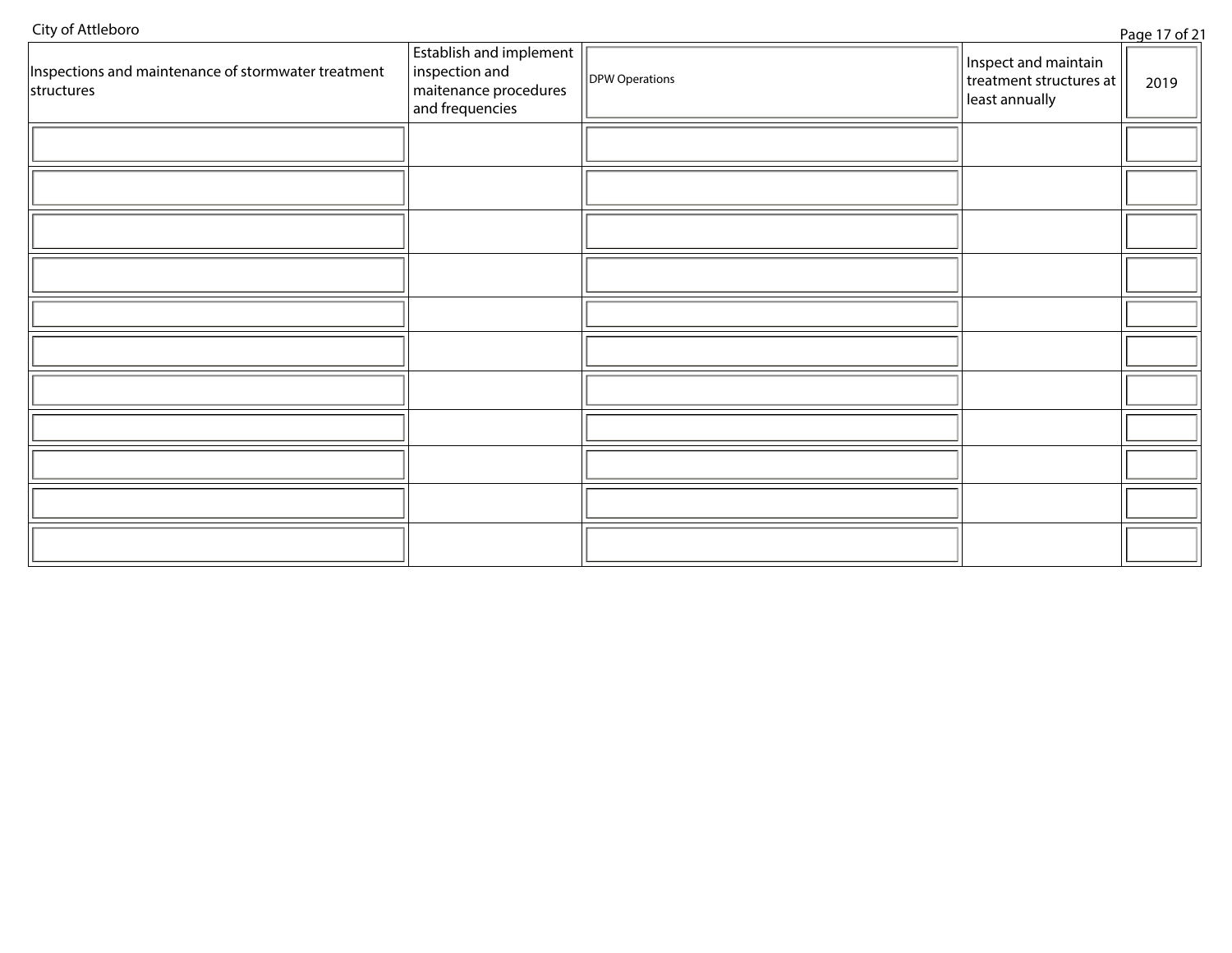Part III: Stormwater Management Program Summary (continued)

Actions for Meeting Total Maximum Daily Load (TMDL) Requirements

Use the drop-down menus to select the applicable TMDL, action description to meet the TMDL requirements, and the responsible department/parties. If no options are applicable, or more than one, **enter your own text to override drop-down menus.**

| <b>Applicable TMDL</b>                  | <b>Action Description</b>                          | <b>Responsible Department/Parties</b><br>(enter your own text to override the drop down menu) |
|-----------------------------------------|----------------------------------------------------|-----------------------------------------------------------------------------------------------|
| Ten Mile River TMDL (Bacteria/Pathogen) | Adhere to requirements in part B.III of Appendix F | Planning/zoning Department                                                                    |
| Ten Mile River TMDL (Phosphorus)        | Adhere to requirements in part B.II of Appendix F  | Planning/zoning Department                                                                    |
| Ten Mile River TMDL (Metals)            | Adhere to requirements in part B.IV of Appendix F  | Planning/zoning Department                                                                    |
|                                         |                                                    |                                                                                               |
|                                         |                                                    |                                                                                               |
|                                         |                                                    |                                                                                               |
|                                         |                                                    |                                                                                               |
|                                         |                                                    |                                                                                               |
|                                         |                                                    |                                                                                               |
|                                         |                                                    |                                                                                               |
|                                         |                                                    |                                                                                               |
|                                         |                                                    |                                                                                               |
|                                         |                                                    |                                                                                               |
|                                         |                                                    |                                                                                               |
|                                         |                                                    |                                                                                               |
|                                         |                                                    |                                                                                               |
|                                         |                                                    |                                                                                               |
|                                         |                                                    |                                                                                               |
|                                         |                                                    |                                                                                               |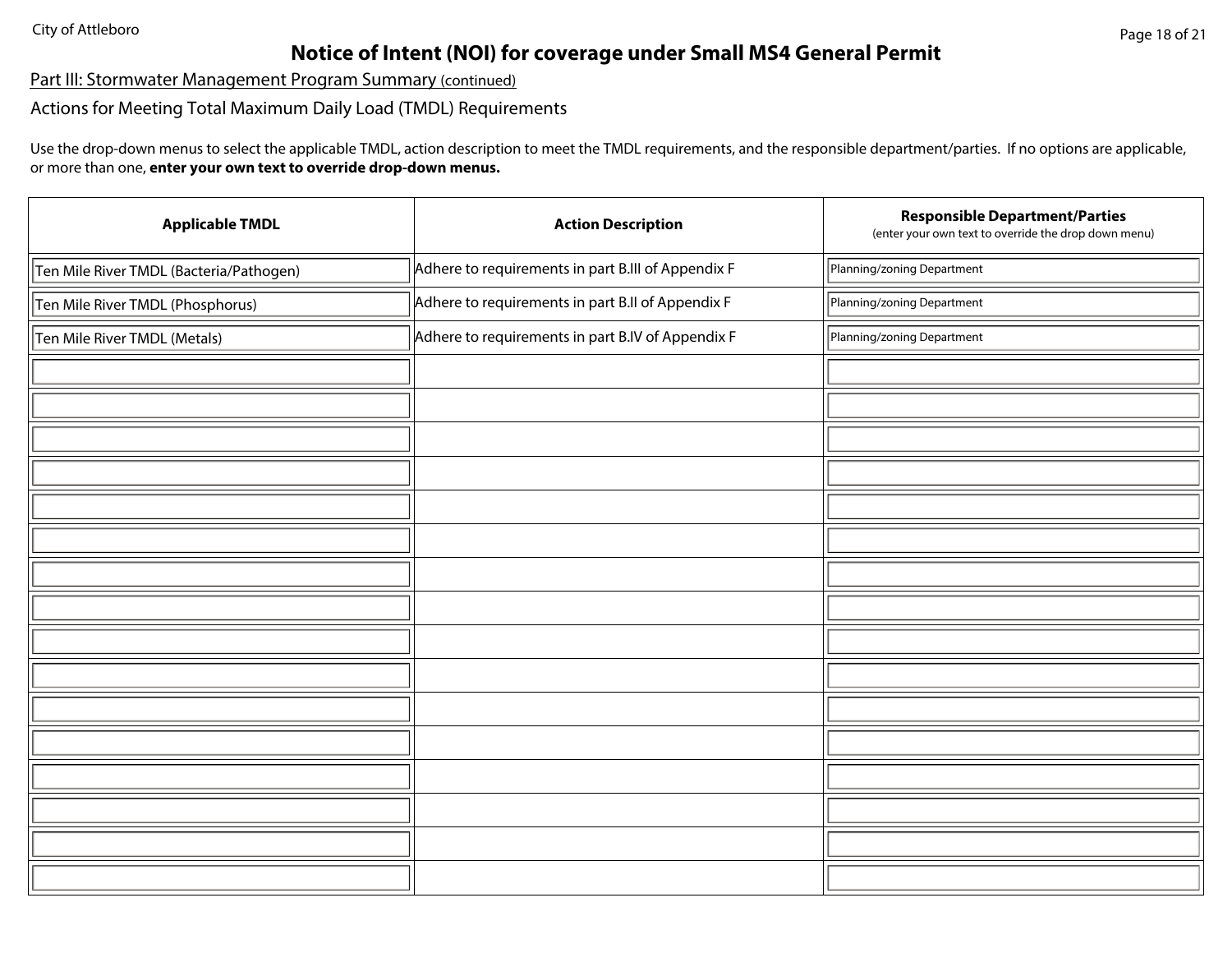# Page 19 of 21 City of Attleboro

## **Notice of Intent (NOI) for coverage under Small MS4 General Permit**

### Part III: Stormwater Management Program Summary (continued)

### Actions for Meeting Requirements Related to Water Quality Limited Waters

Use the drop-down menus to select the pollutant causing the water quality limitation and enter the waterbody ID(s) experiencing excursions above water quality standards for that pollutant. Choose the action description from the dropdown menu and indicate the responsible party. If no options are applicable, or more than one, **enter your own text to override drop-down menus.**

| <b>Pollutant</b> | <b>Waterbody ID(s)</b> | <b>Action Description</b>                                                         | <b>Responsible Department/Parties</b><br>(enter your own text to override the drop down menu) |
|------------------|------------------------|-----------------------------------------------------------------------------------|-----------------------------------------------------------------------------------------------|
| Turbidity        |                        | MA52-02, MA52-05, MA52-10, MA52010 Adhere to requirements in part V of Appendix H | Planning/zoning Department                                                                    |
|                  |                        |                                                                                   |                                                                                               |
|                  |                        |                                                                                   |                                                                                               |
|                  |                        |                                                                                   |                                                                                               |
|                  |                        |                                                                                   |                                                                                               |
|                  |                        |                                                                                   |                                                                                               |
|                  |                        |                                                                                   |                                                                                               |
|                  |                        |                                                                                   |                                                                                               |
|                  |                        |                                                                                   |                                                                                               |
|                  |                        |                                                                                   |                                                                                               |
|                  |                        |                                                                                   |                                                                                               |
|                  |                        |                                                                                   |                                                                                               |
|                  |                        |                                                                                   |                                                                                               |
|                  |                        |                                                                                   |                                                                                               |
|                  |                        |                                                                                   |                                                                                               |
|                  |                        |                                                                                   |                                                                                               |
|                  |                        |                                                                                   |                                                                                               |
|                  |                        |                                                                                   |                                                                                               |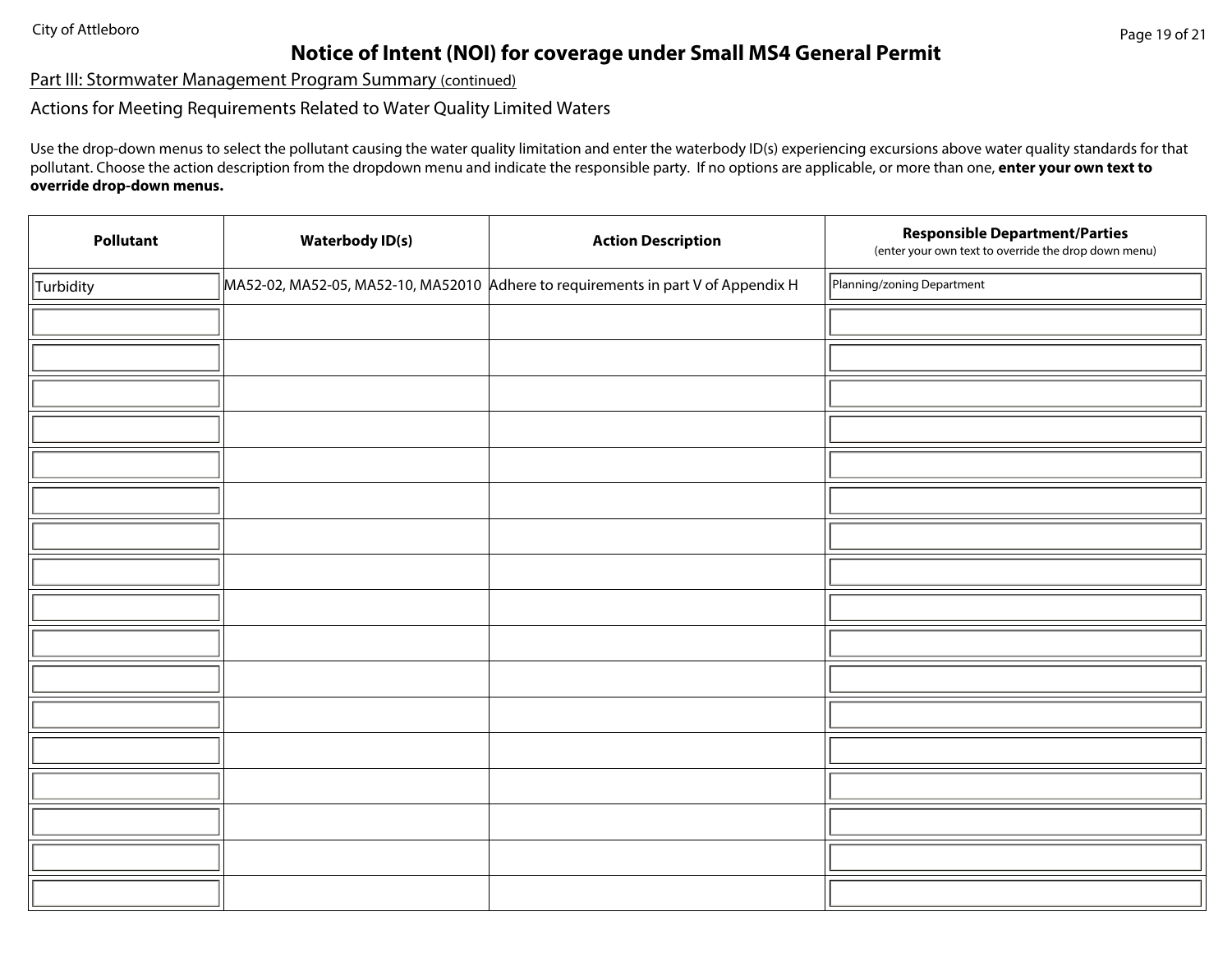Part IV: Notes and additional information

Use the space below to indicate the part(s) of 2.2.1and 2.2.2 that you have identified as not applicable to your MS4 because you do not discharge to the impaired water body or a tributary to an impaired water body due to nitrogen or phosphorus. Provide all supporting documentation below or attach additional documents if necessary. Also, provide any additional information about your MS4 program below.

The list of endangered species (IPaC) present in Attleboro is attached to this submission, showing that the City meets Criterion C. MS4 activities will not adversely impact species present (northern long-eared bat).